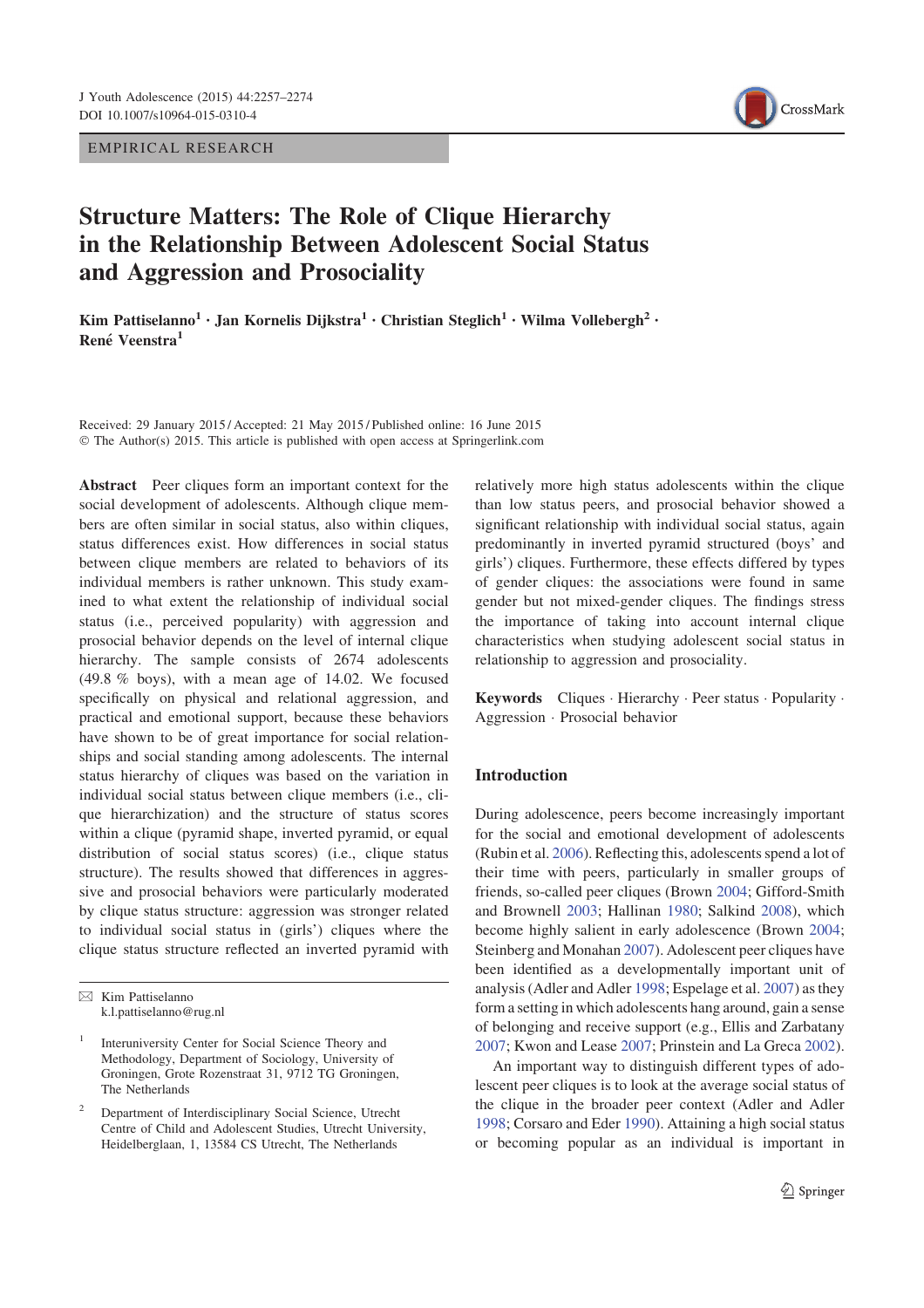adolescence (Buhrmester 1990; Cillessen and Rose 2005; Jarvinen and Nicholls 1996; Ojanen et al. 2005). Those with high social status can demonstrate power and influence over others and receive affection from others who also wish to have a high status themselves (Dijkstra et al. 2010; Merten 1997; Parkhurst and Hopmeyer 1998). Reflecting this, some cliques have a higher position in the status hierarchy than other cliques. Social status differences between cliques are accompanied by distinct characteristics and behaviors of members of those cliques, most prominently aggressive and prosocial behaviors (e.g., Adler and Adler 1998; Closson 2009; Garandeau et al. 2011). Both behaviors are found to be more pronounced in higher status cliques, reflecting the associations between social status among peers and aggression and prosocial behavior on the individual level (e.g., Cillessen and Rose 2005; Dijkstra et al. 2009; Ellis and Zarbatany 2007; Peters et al. 2010).

However, in assessing mean status differences between cliques, possible differences in social status between members within the same clique are ignored. Although members within cliques tend to be quite similar in individual social status (Cairns and Cairns 1995; Dijkstra et al. 2012; Kupersmidt et al. 1995), status differences can and do emerge also between individuals within cliques (e.g., Adler and Adler 1998; Closson 2009). Basically, some cliques may be more hierarchical with large differences in social status between clique members, whereas other cliques may be more egalitarian with small differences in social status between clique members. Although the importance of such differences within cliques has been acknowledged (Brown 1990), it remains unknown whether these differences might be related to behaviors of its individual members, as the internal hierarchy might steer distinct clique dynamics.

The aim of this study is, therefore, to examine structural differences between cliques in relationship to status and behaviors. More specifically, we examine to what extent the relationship between individual social status (i.e., perceived popularity) and behaviors that have been related to status, namely aggression (physical and relational aggression) and prosocial behavior (emotional and instrumental support) (Cillessen and Rose 2005; Mayeux and Cillessen 2008), depend on the internal status hierarchy within cliques. Status hierarchy within cliques is defined in two ways: the level of clique hierarchization and clique status structure. Clique hierarchization was based on the variation (i.e., standard deviation) in individual social status within cliques, with large differences indicating hierarchical cliques and small differences indicating egalitarian cliques. A similar approach has been used in previous research on hierarchies within classrooms (e.g., Garandeau et al. 2013; Zwaan et al. 2013). An important limitation of this measure is that it is less informative about the structure of the hierarchy. A clique could contain a ''typical'' top down hierarchical structure with a few individuals having a high status and many with a very low status (pyramid shape; as an illustration see Appendix Fig. 3a, b), but also an inverted pyramid (Appendix Fig. 3c). Furthermore, cliques could contain an equal distribution of low and high status individuals, and still display a high clique status standard deviation (Appendix Fig. 3d). Hence, these different configurations are not captured by the standard deviation for individual status within cliques. Therefore, we also consider clique status structure as a measure of hierarchy by subtracting the clique status median score from the mean, introducing a new measure of clique hierarchy which captures the above mentioned configurations. Specifically, positive values of this measure imply clique hierarchies with a pyramid shape, whereas negative values indicate an inverted pyramid with relatively more clique members having a high status than a low status.

#### The Role of Status Differences within Cliques

The question is how status hierarchy within cliques might affect the relationship between social status and behaviors. Starting with aggressive behaviors, it has been argued that large status differences between individuals are related to a power imbalance, which in turn promotes aggression (Adler and Adler 1998; Wilkinson and Pickett 2009). The explanation is that individuals at the bottom of the status hierarchy are ''easy'' victims for higher status peers, who can exert their power upon those lower in status. A recent study by Garandeau et al. (2013), for example, showed that higher levels of classroom status hierarchy were associated with higher levels of bullying, a specific form of aggression among adolescents. In a similar way, Wolke et al. (2009) showed that it was more likely to be a victim of relational aggression in classrooms with a stronger hierarchy than in more egalitarian classrooms. Closson (2009) showed that aggression towards clique members was associated with a higher status in the clique, and those who were more dominant used more overt and relational forms of aggression. Furthermore, in another study Garandeau et al. (2011) showed that the positive relationship between an individual's status and aggression was stronger in more hierarchical classrooms compared to more egalitarian classrooms. Together, these studies draw attention to possible negative consequences of a hierarchical ordering in peer groups as it seems to go together with aggressive behaviors.

Whereas previous studies assume that high status adolescents more easily display aggression towards low status children to emphasize their dominance, we believe that aggression should be considered in the light of its function to maintain social status. Although some adolescents value status more than others (LaFontana and Cillessen 2010;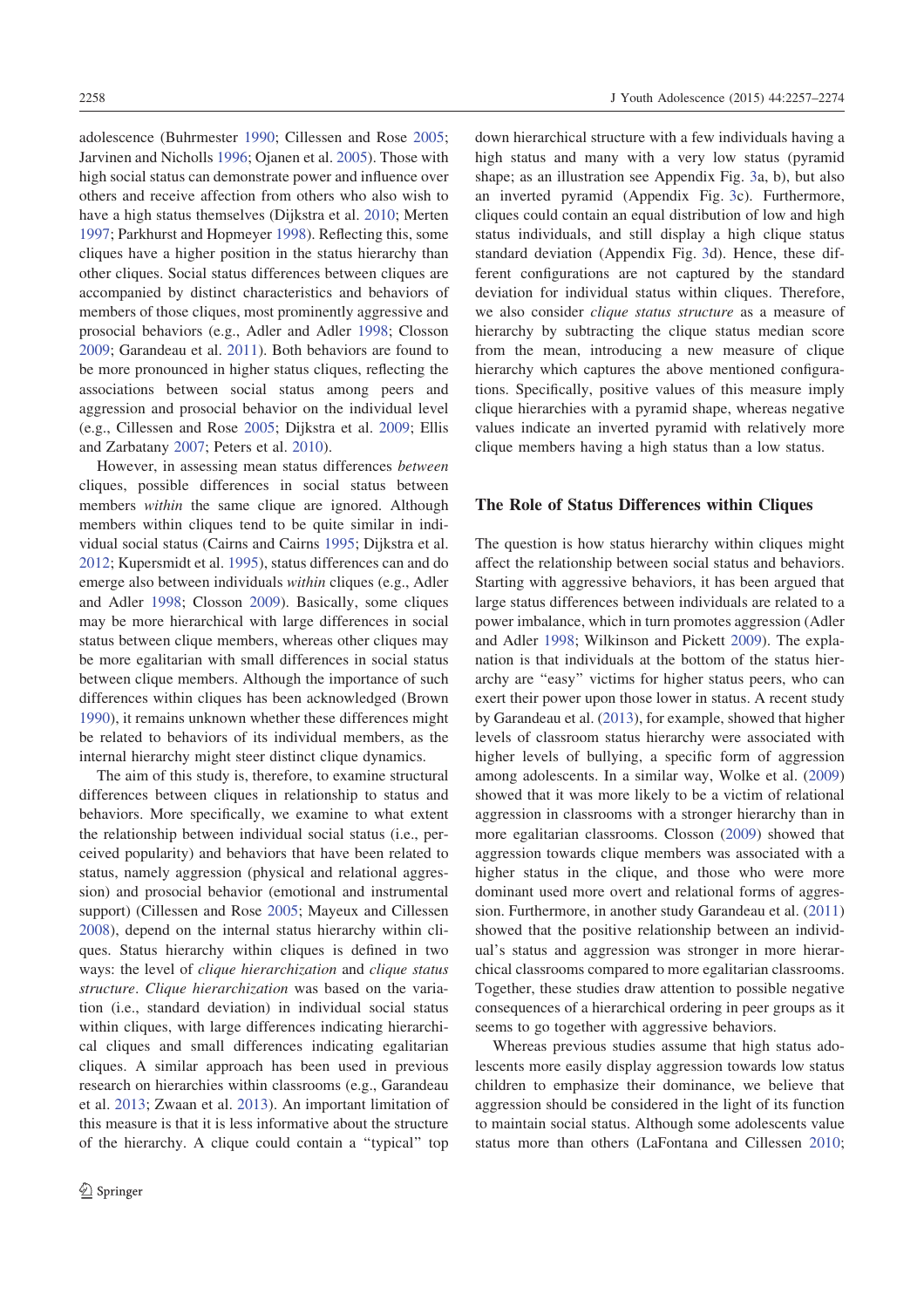Ryan and Shim 2006), in general, adolescents do wish to increase their status position among peers (Lindenberg 1996). As status is a positional good implying that not everyone can have a high status, whereas at the same time people generally strive for status, the consequence is that individuals compete with each other for status. Such competition should specifically be pronounced in groups and contexts with small differences in status. Here, adolescents could be more aware of others who could challenge their position and compete with them for status (see also Adler and Adler 1998; Eder 1985). In order to maintain their social ranking, adolescents might be more inclined to display aggressive behaviors that reflect and emphasize a powerful and dominant position among peers (see also Cillessen and Mayeux 2004; Dijkstra et al. 2009). In reverse, in groups and contexts with large status differences, competition for status is less, and, hence, aggression is less needed to maintain status. Hierarchies can stabilize relationships and decreases hostility in groups (Pellegrini and Long 2002; Savin-Williams 1979), because individuals learn their position in the group and no longer compete for status (Hawley 1999). Zwaan et al. (2013) for example showed that status was more strongly related to aggression when status differences in classrooms were smaller. Building on this latter approach, we expect a stronger relationship between individual status and aggression when status differences between clique members are smaller (i.e., in more egalitarian cliques; Hypothesis 1a) and when the clique status structure reflects an inverted pyramid with relatively more high status adolescents within the clique than low status peers (Hypothesis 1b).

Furthermore, studies showed that high status adolescents are not only characterized by negative behaviors, such as aggression, but also by prosocial behavior (De Bruyn and Cillessen 2006; Dijkstra et al. 2009; Hymel et al. 2002). Prosocial behavior facilitates friendly relationships with peers (e.g., Asher and McDonald 2009; Buhrmester 1996; Closson 2009; Coie et al. 1990; Rubin et al. 2006), and might help high status adolescents to mitigate the negative effects of their aggressive behavior (De Bruyn and Cillessen 2006; Dijkstra et al. 2009). However, prosocial behavior towards others by providing support and aid also implies a certain risk because it is uncertain if and when prosocial acts will be reciprocated over time. Individuals will in most cases display prosocial behavior if they expect a similar act in return (Clark and Mils 1993). For that reason, prosociality is more likely to emerge among individuals who can rely on each other. However, in a competitive context, reciprocity is less certain and it can be costly to act prosocially (Clark and Mils 1993). Also, seeking help can be costly, because it exposes individuals' weaknesses (Ryan et al. 2001; Shim et al. 2013), which can hinder both attainment and maintenance of status in a competitive context. Hence, it could be argued that prosociality will particularly flourish in situations where individuals do not compete with each other. This implies that the relationship between individual status and prosocial behavior is stronger in cliques with large status differences as there is less competition. Hence, we expect a stronger relationship between individual status and prosocial behavior when status differences between clique members are larger (i.e., in more hierarchical cliques) (Hypothesis 2a) and when the clique status structure reflects a pyramid with relatively less high status adolescents within the clique than low status peers (Hypothesis 2b).

## The Present Study

This study examines in what way the relationship between adolescents' individual social status, and aggression and prosocial behavior varies by the internal clique hierarchy. Specifically, we examine the impact of social status differences within adolescent peer cliques, with clique hierarchization and clique status structure, on the relationship between individual social status and aggression (physical aggression and relational aggression) and prosocial behavior (emotional and instrumental support). Furthermore, gender will be taken into account, because boys are often more physically aggressive than girls, whereas girls are more relationally aggressive (Dijkstra et al. 2009; LaFontana and Cillessen 2002; Rose et al. 2004; Vaillancourt and Hymel 2006), and girls often display more prosocial behavior than boys (e.g., Maccoby and Jacklin 1974; Rose and Rudolph 2006). Moreover, we take into account the gender composition of the clique by testing our hypotheses for same-gender (either boys or girls) and mixed-gender cliques separately as boys and girls differ in their relationships. Boys' relationships are often characterized by sharing mutual interests and girls' relationships by intimacy and support, whereas relationships between boys and girls combine characteristics of both (e.g., McDougall and Hymel 2007). Furthermore, early adolescents prefer friendships with same-gender peers, but at the same time cross-gender friendships steadily increase (Maccoby 1990; Rose and Rudolph 2006).

#### Methods

#### Participants and Procedure

In the present study, we used a subsample of data from a large cohort study, TRAILS (TRacking Adolescents' Individual Lives Survey, De Winter et al. 2005). TRAILS is a prospective cohort study of Dutch preadolescents who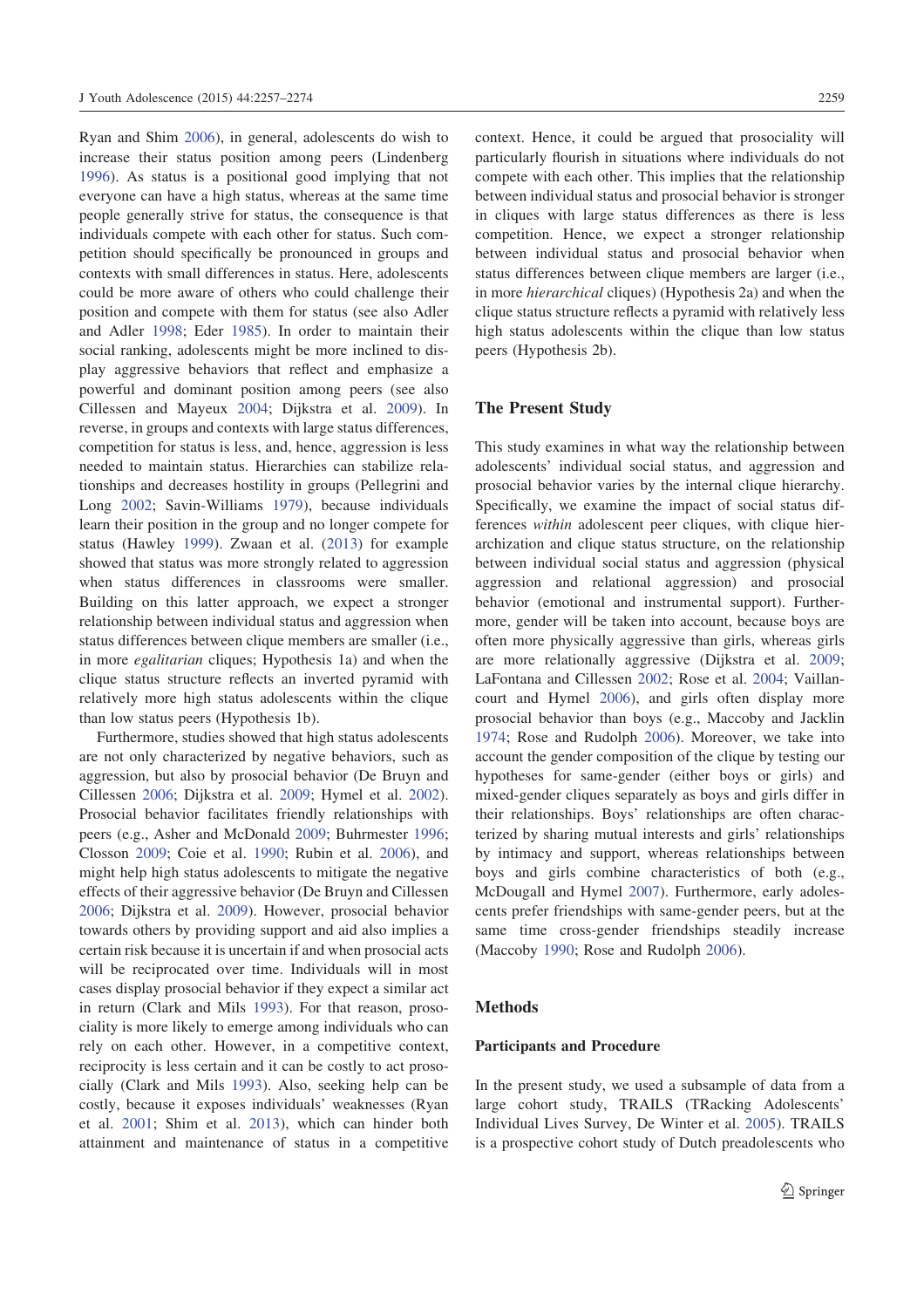will be measured biennially until they are at least 25 years old. TRAILS is designed to chart and explain the development of mental health and social development from preadolescence into adulthood. Of all the children approached for enrollment in the study (selected by the municipalities and attending schools that were willing to participate;  $N = 3145$  children from 122 schools; response of schools 90.4 percent), a total of 2230 children participated in the first assessment wave (T1) of TRAILS. Of the 2230 baseline participants, 96.4 % ( $N = 2149, 51.0$  % girls) participated in the second assessment wave (T2).

In addition to the regular questionnaires, which were filled out by TRAILS participants only, the T2 assessment wave also included peer nominations, which were collected from both TRAILS participants and their classmates. Peer nominations were assessed by nominations of all classmates in classes with at least three regular TRAILS participants. Schools provided the names of classmates of TRAILS participants. All eligible students then received an information letter for themselves and their parents, in which they were asked to participate. If students or their parents wished to refrain from participation, they were requested to send a reply card within 10 days. In total, 98 students, of whom three were regular TRAILS participants, refused to participate. Approximately 2 weeks after the information letter had been sent, a TRAILS staff member visited the selected school classes to assess the peer nominations within class. The assessment of the peer nominations lasted about 15 min and took place during regular lessons. Peer nominations were assessed in a total of 172 classes in 34 schools in the first grade (72 school classes) and second grade (100 school classes) of secondary education, and were cued to peers in the same class. Of all 3672 children that were approached to participate in this study, 90.2 % filled out the questionnaire and nominated their classmates. This yielded a total number of 3312 students (1675 boys, 1637 girls), including 1007 regular TRAILS participants (*M* age = 14.02,  $SD = 0.73$ ). Each classroom contained on average 18.39 participating pupils  $(SD = 5.99; \text{range from 7 to 30}).$ 

### Measures

Cliques were identified based on the network of friendship nominations in each class. Adolescents could nominate an unlimited number of friends within the class. A relationship was considered if at least one person indicated that they were friends. Hence, nominations did not need to be mutual. Following the two-step method of clique overlap analysis (Borgatti et al. 2013; Everett and Borgatti 1998), we first identified groups of size three or higher in which everyone was connected to everybody else (graph-theoretical cliques). This set of partly overlapping groups was used to construct a matrix of proximity scores, indicating for each pair of individuals the number of groups they jointly are part of. Second, based on a hierarchical clustering of this proximity matrix (Johnson 1967), non-overlapping groups were identified, which we used to operationalize the cliques in this article. Average clique size and the proportion of individuals allocated to a clique increased with decreasing proximity level at which this clustering process was evaluated. We chose as cutoff a proximity level where, out of the total sample ( $N = 3312$ ), more than 80 % of all individuals were assigned to a clique with a minimum of three members. This ultimately led to 534 identified cliques containing 2674 adolescents (M/  $F = 1331/1343$  and a distribution of clique sizes  $(M = 5.72, SD = 2.24)$  dovetailing with earlier research on adolescent cliques (Salkind and Rasmussen 2008). We are aware of the multitude of alternative algorithms to extract cliques from network data (Fortunato 2010; Porter et al. 2009), but are confident that these would not have resulted in very different groups.

Because in this study we focused on clique characteristics, our target sample only includes participants residing in cliques ( $N = 2674$ ). Participants who did not belong to a clique were on average lower in status, more physically aggressive, displayed less relational aggression, and gave less emotional and instrumental support according to their classmates (see Appendix 2).

Individual social status In order to determine individual status among peers, individual proportion scores were calculated within cliques (not class) for the number of nominations received on the question ''Who do others want to be associated with?''. Next, proportion scores were calculated by dividing the total number of nominations received by the number of nominating clique members. Because we are interested in the internal clique dynamics, we focused on nominating clique members and not all classmates. This yielded a measure of adolescents' individual status, ranging from 0 (low status) to .80 (high status). We explicitly disentangled personal preferences for being associated with a person from reputation-based preferences by asking respondents to nominate people with whom others want to be associated with, instead of who they themselves want to be associated with. We believe that this yielded a reputation-based measure for social status. This question has been used in previous research, showing similar associations with other peer status measures (e.g., acceptance, rejection) and behaviors compared to studies using most and least popular peer nominations (e.g., Dijkstra et al. 2008, 2009, 2010).

Clique status In order to determine clique status (i.e., the overall status of a clique in the larger peer context), we calculated a mean score of individual status proportion scores for each clique. This yielded a continuous measure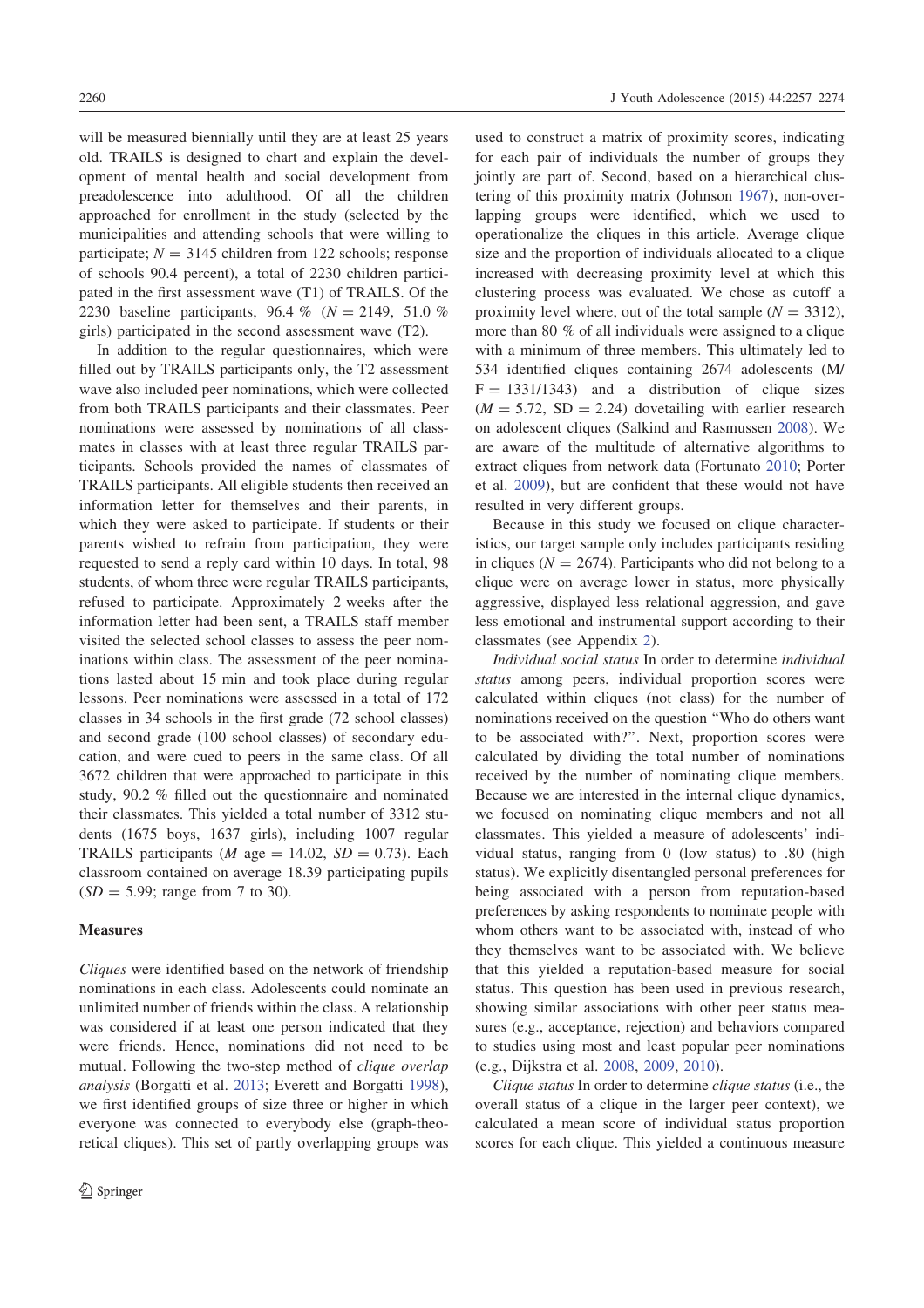for clique status, ranging from 0 (low status clique) to .56 (high status clique).

Clique size Clique size was determined by the number of clique members in an adolescent's clique (including the adolescent him- or herself). This resulted in an average clique size of 5.72 (range from 3 to 18).

Clique hierarchization To assess whether a clique was more hierarchical (i.e., had large differences in individual status scores) or more egalitarian (i.e., had small differences in individual status scores), we first calculated a continuous measure of clique hierarchization based on the standard deviation of individual status proportion scores within the clique. By examining the distance between individuals in a clique, we are able to approximate how clique members relate to one another. This serves as an indicator for the presence (or absence) of a hierarchy (see also Garandeau et al. 2013; Zwaan et al. 2013). A large standard deviation in proportion scores indicates a more hierarchical clique, reflected by larger differences in individual status within that clique, whereas more egalitarian cliques have a smaller standard deviation. This yielded a hierarchization score for cliques, running from 0 to .39  $(M = .10, SD = .08).$ 

Clique status structure We measured clique status structure by subtracting for each clique the median score from the mean of individual status proportion scores (clique status). This resulted in a measure of hierarchy structure ranging from  $-.24$  to .28 ( $M = .02$ ,  $SD = .06$ ), where positive scores indicate that more individuals reside at the bottom of a clique (pyramid) and negative scores indicate that more individuals reside at the top of a clique (inverted pyramid). Scores approaching zero indicate an equal distribution of low and high status peers balance in the clique.

Aggression We used physical aggression and relational aggression, derived from peer nominations, as measures for aggression. Students could nominate their classmates on the items ''Who quarrels and/or initiate fights often?'' to assess physical aggression, and ''Who spreads gossip/rumors about others?'' to assess relational aggression. Proportion scores were calculated by dividing the total number of nominations received by the number of nominating clique members (again, not classmates), yielding scores from 0 to .86 for physical aggression, and 0 to .83 for relational aggression. Physical aggression and relational aggression correlated .16, and individual status correlated positively with both forms of aggression (respectively;  $r = .16; r = .20$ ).

Prosocial behavior We measured prosocial behavior using peer nominations for the questions ''Which classmates give you emotional support when you are despondent (e.g., problems at home)?'' (emotional support) and ''Which classmates give you practical support (e.g., with homework)?'' (instrumental support). Proportion scores were calculated for emotional support (ranging from 0 to .89), and instrumental support (ranging from 0 to .88), by dividing the total number of nominations received by the number of nominating clique members. Emotional and instrumental support correlated .60, and individual status correlated positively with both forms of prosociality (respectively;  $r = .12$  and  $r = .07$ ).

## Analyses

Although the data are classroom-based, we did not consider the class level in the description of the main variables as there was no variability at the class level. We used multilevel analysis with MlwiN 2.23 (Rasbash et al. 2009) to test our hypotheses. This way, we could account for non-independence of observations, caused by the nested structure of the data. We conducted the analysis with a two-level structure for boys' cliques, girls' cliques, and mixed gender cliques separately, with individuals (level one) nested in cliques (level two). On the individual level, we included the effect of gender as a control variable for mixed-gender cliques (girls  $= 0$  and boys  $= 1$ ). On the clique level we controlled for clique status and clique size. All predictor variables (except gender) were centered around the grand mean. Multilevel analyses were conducted in three steps. First, we assessed the effect of gender (for mixed-gender cliques). In the following step (models 1) individual status, clique status, clique size, and clique hierarchization/clique status structure were added to the model. Finally (models 2), we examined the interaction between individual status and clique hierarchization/clique status structure in the analyses to test our hypotheses.

## Results

#### Descriptive Statistics

Although most adolescent peer cliques were of the same gender ( $N = 421$ ), there was also a fair percentage (21 %) of mixed-gender cliques  $(N = 113)$  (Table 1). When comparing boys' cliques, girls' cliques, and mixed-gender cliques, it appeared that in mixed-gender cliques individual status was higher (according to clique members), mixedgender cliques had a higher overall status, and were larger in size than same-gender cliques. Boys' cliques were slightly larger than girls' cliques. Furthermore, mixedgender cliques were more hierarchical than same-gender cliques, but similar in clique status structure, and boys' cliques had a somewhat more hierarchical structure than girls' cliques. With regard to the outcome variables, it appeared that boys were more physically aggressive, whereas girls scored higher on relational aggression,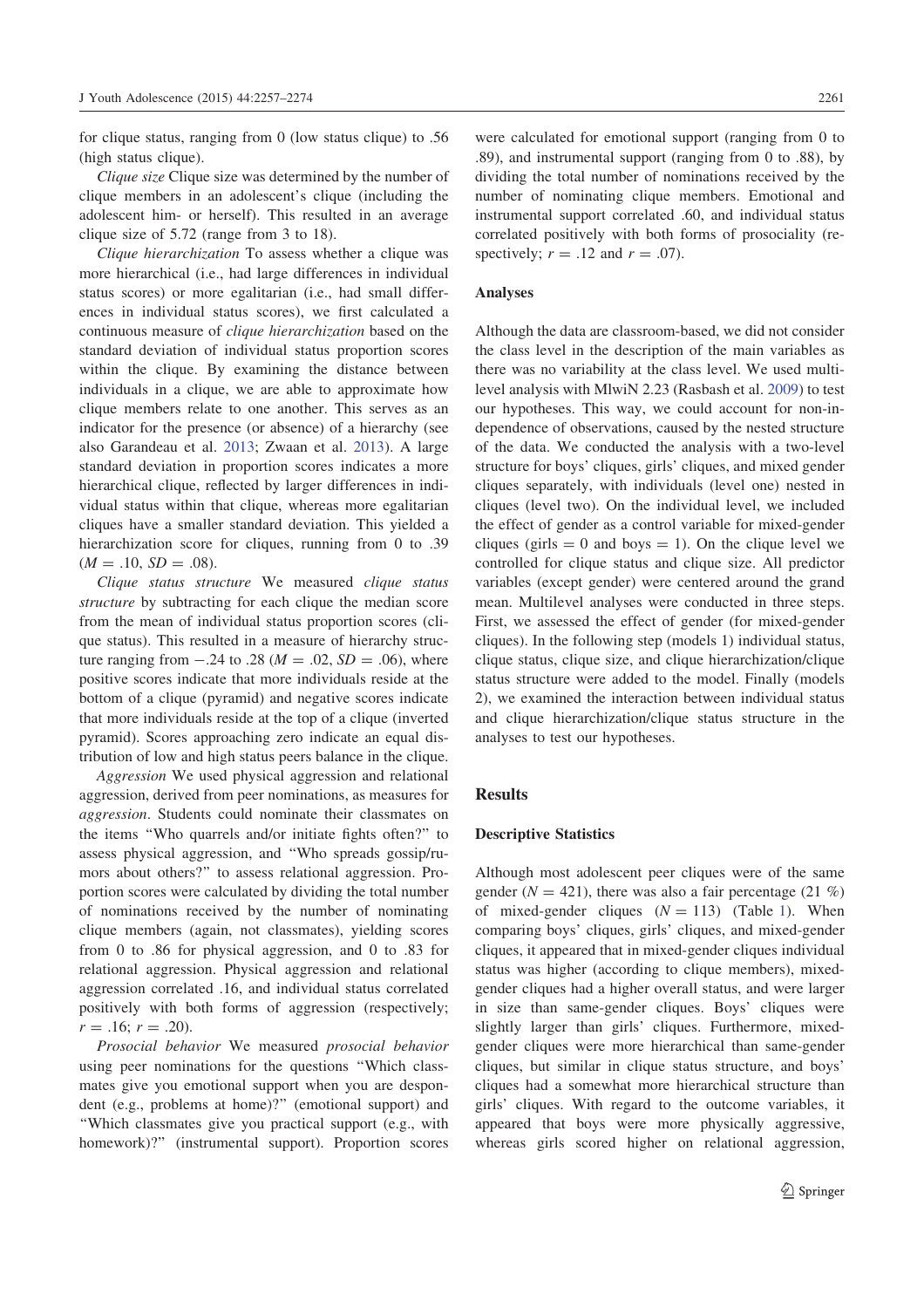|                            | Boys' cliques                              | Girls' cliques                            | Mixed-gender cliques                                       |                                                               | Difference |          |                  |
|----------------------------|--------------------------------------------|-------------------------------------------|------------------------------------------------------------|---------------------------------------------------------------|------------|----------|------------------|
|                            | $(N = 1012;$<br>$N_{\text{cliques}} = 207$ | $(N = 976;$<br>$N_{\text{cliques}} = 214$ | Boys in mixed<br>$(N = 331;$<br>$N_{\text{cliques}} = 113$ | Girls in mixed<br>$(N = 355)$ ;<br>$N_{\text{cliques}} = 113$ |            |          |                  |
|                            | Mean $(SD)$                                | Mean $(SD)$                               | Mean $(SD)$                                                | Mean $(SD)$                                                   | F          | df1, df2 | $\boldsymbol{p}$ |
| Individual status          | $.09$ $(.15)^{a}$                          | $.10$ $(.17)^{a}$                         | $.14$ $(.16)^{b}$                                          | $.14$ $(.17)^{b}$                                             | 11.45      | 3,2670   | < 01             |
| Clique status              | $.09$ $(.10)^a$                            | $.10$ $(.12)^{a}$                         |                                                            | $.14$ $(.11)^{b}$                                             | 23.96      | 3,2670   | < 01             |
| Clique size                | 5.46 $(1.79)^b$                            | $5.07~(1.52)^a$                           |                                                            | 7.04 $(2.90)^c$                                               | 127.14     | 3,2670   | < 01             |
| Clique<br>hierarchization  | $.09$ $(.08)^a$                            | $.09$ $(.09)^{a}$                         |                                                            | .12 $(.07)^{b}$                                               | 19.83      | 3,2670   | < 01             |
| Clique status<br>structure | $.025$ $(.050)^{b}$                        | $.016$ $(.058)^{a}$                       |                                                            | $.017$ $(.060)$ <sup>ab</sup>                                 | 4.70       | 3,2670   | < 01             |
| Physical<br>aggression     | .09 $(.17)^{b}$                            | $.03$ $(.09)^{a}$                         | .11 $(.18)^c$                                              | $.03$ $(.09)^{a}$                                             | 58.09      | 3,2670   | < 01             |
| Relational<br>aggression   | $.06$ $(.13)^{a}$                          | $.10$ $(.16)^{b}$                         | .09 $(.15)^{b}$                                            | .18 $(.20)^c$                                                 | 46.42      | 3,2670   | < 01             |
| Emotional<br>support       | .28 $(.22)^{a}$                            | .50 $(.23)^c$                             | .24 $(.19)^{a}$                                            | .40 $(.23)^{b}$                                               | 203.43     | 3,2670   | < 01             |
| Instrumental<br>support    | $.37$ $(.23)^{a}$                          | .54 $(.21)^c$                             | $.35$ $(.22)^{a}$                                          | .40 $(.21)^{b}$                                               | 119.98     | 3,2670   | < 01             |

Table 1 Descriptive statistics of the sample split by clique gender composition

Means in the same row that do not share superscripts differ at  $p\lt 0.05$  in the Bonferroni test

particularly in mixed-gender cliques. Furthermore, both emotional and instrumental support was higher for girls than for boys, and among girls higher in same gender cliques than in mixed-gender cliques.

Correlations were calculated for boys and girls separately within same- and mixed-gender cliques (see Appendices 3 and 4). Positive correlations were found between individual social status and aggression/prosocial behavior in all clique types (ranging from  $r = .07$ ,  $p < .05$ ) to  $r = .36$ ,  $p < .01$ ), except for instrumental support in girls' cliques and girls in mixed-gender cliques. Physical and relational aggression were positively related (ranging from  $r = .14$  to .31,  $p < .01$ ), and emotional and instrumental support correlated positively in all clique types (ranging from respectively  $r = .14$  to .31,  $p < .01$ , and  $r = .47$  to .54,  $p < .01$ ). In boys' cliques physical aggression and prosocial behavior showed a negative correlation ( $r = -.08$ ,  $p < .01$ , and  $-.11$ ,  $p < .01$ ), and for girls in mixed-gender cliques physical aggression and instrumental support showed a negative significant correlation ( $r = -.26$ ,  $p < .01$ ). Furthermore, positive correlations were found in same gender, but not mixed-gender cliques for clique status and clique size  $(r = .12, p < .01)$ , clique size and clique hierarchization ( $r = .25$ ,  $p < .01$ , and  $r = .11$ ,  $p < .01$ ), and clique hierarchization and clique status structure  $(r = .50, p < .01,$  and  $r = .30,$  $p\lt 0.01$ ). Clique status was also positively related to clique hierarchization in all clique types (ranging from  $r = .71$  to

.78,  $p < .01$ ), positively related to clique status structure in boys' cliques ( $r = .11$ ,  $p < .01$ ), and negatively related to clique status structure in mixed-gender cliques ( $r = -.24$ ) and  $-.28$ ,  $p < .01$ ). Clique size was positively related to clique status structure in boys' and mixed-gender cliques (respectively  $r = .14$  and  $.15, p < .01$ ).

## Hypothesis Testing

#### Aggression

First we tested our hypothesis regarding aggression. For the interpretation of the results it should be kept in mind that the dependent variable has a range of 1, which results in relatively small regression coefficients. We first discuss the models with clique hierarchization and then the models with clique status structure. As shown in Table 2, there was a positive relationship between gender and physical aggression and a negative relationship between gender and relational aggression in mixed-gender cliques (Models 1), indicating that boys were more physically aggressive but less relationally aggressive than girls. Clique status was positively related to physical aggression in boys', girls', and mixed-gender cliques, and positively related to relational aggression in mixed-gender cliques. Clique size had a slight negative relationship with relational aggression in boys' and mixed-gender cliques, and a slight positive relationship with relational aggression in girls' cliques. Looking at the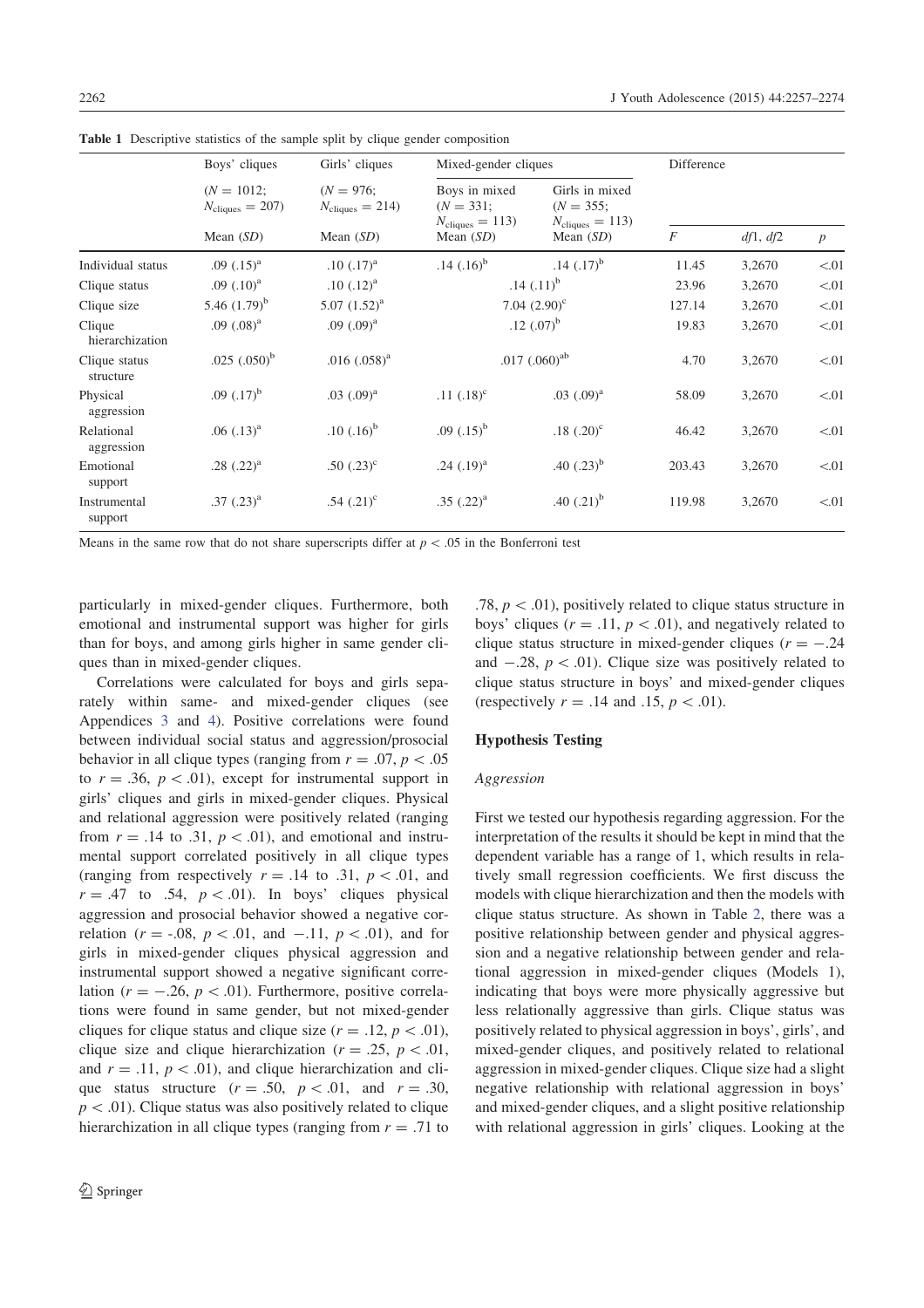|                                                                                                                                                                                                                                                                          | Boys' cliques          |                                            |                                        |                  | Girls' cliques      |                     |                       |                  | Mixed-gender cliques <sup>a</sup> |                                             |                       |                       |
|--------------------------------------------------------------------------------------------------------------------------------------------------------------------------------------------------------------------------------------------------------------------------|------------------------|--------------------------------------------|----------------------------------------|------------------|---------------------|---------------------|-----------------------|------------------|-----------------------------------|---------------------------------------------|-----------------------|-----------------------|
|                                                                                                                                                                                                                                                                          | Physical aggression    |                                            | Relational aggression                  |                  | Physical aggression |                     | Relational aggression |                  | Physical aggression               |                                             | Relational aggression |                       |
|                                                                                                                                                                                                                                                                          | Model 1<br>b(SE)       | Model 2<br>b(SE)                           | Model<br>$b$ $\left( \text{SE}\right)$ | Model 2<br>b(SE) | Model 1<br>b(SE)    | Model 2<br>$b$ (SE) | Model 1<br>$b$ (SE)   | Model 2<br>b(SE) | Model 1<br>b(SE)                  | Model 2<br>b(SE)                            | Model.<br>b(SE)       | Model 2<br>b(SE)      |
| Level 1                                                                                                                                                                                                                                                                  |                        |                                            |                                        |                  |                     |                     |                       |                  |                                   |                                             |                       |                       |
| Individual status (IS)                                                                                                                                                                                                                                                   | $.12*(.05)$ $.09(.08)$ |                                            | (50)<br>$.9^{**}$                      | .10(0.06)        | $.09***(.02)$       | $-.02(.04)$         | $(10^* (0.04))$       | (0.0, 0.07)      |                                   | $(40)$ **** 0.1 (50) **** $47$ (40) *** 6.1 |                       | $.20***$ (.06)        |
| Level 2                                                                                                                                                                                                                                                                  |                        |                                            |                                        |                  |                     |                     |                       |                  |                                   |                                             |                       |                       |
| Clique status                                                                                                                                                                                                                                                            |                        | $.26***$ (.08) $.26***$ (.08) $-.09$ (.06) |                                        | $-0.09$ (.06)    | $.14***$ $(.04)$    | $(10.000, 0.04)$ .  |                       | (0.07)           | $.17*(.09)$                       | $(00)$ *81.                                 | $.33**$ (.11)         | $.33***(11)$          |
| Clique size                                                                                                                                                                                                                                                              |                        | $-0.00(-0.01)$ $-0.00(-0.01)$              | $-0.00(-)$                             | $-0.01**$ (.00)  | (00, 00)            | (00, 00)            | $.01**$ (.00)         | $00$ , ** $(00)$ | (00, 00.                          | (00, 00.                                    | $-0.01**$ (.00)       | $-0.00$<br>$(+ 10.4)$ |
| Clique hierarchization (CH) $-0.05$ (.11)                                                                                                                                                                                                                                |                        | $-0.05(11)$                                | (.08)<br>$.41***$                      | $.41***$ (.08)   | $-.02$ $(.05)$      | $-.02(.05)$         | $(60)$ $10$ .         | $(60')$ $10'$ .  | $-11(13)$                         | $-11(13)$                                   | .26(.17)              | $-26$ $(.17)$         |
| Cross-level interaction                                                                                                                                                                                                                                                  |                        |                                            |                                        |                  |                     |                     |                       |                  |                                   |                                             |                       |                       |
| $IS \times CH$                                                                                                                                                                                                                                                           |                        | .33 (.70)                                  |                                        | .02(0.53)        |                     | .90** (.29)         |                       | .36(.50)         |                                   | $-0.65(44)$                                 |                       | .11 (.46)             |
|                                                                                                                                                                                                                                                                          |                        |                                            |                                        |                  |                     |                     |                       |                  |                                   |                                             |                       |                       |
| $\chi^2$ Deviance difference <sup>b</sup>                                                                                                                                                                                                                                | 21.54****              | 22                                         | 86.51***                               | C.               | 40.71***            | $9.58***$           | 27.34***              | 5                | 28.31 ***                         | 2.17                                        | 54.38***              | $\overline{0}$        |
| + $p < 1$ ; * $p < 0.05$ ; ** $p < 0.01$ ; *** $p < 0.01$                                                                                                                                                                                                                |                        |                                            |                                        |                  |                     |                     |                       |                  |                                   |                                             |                       |                       |
| <sup>a</sup> For mixed-gender cliques we also included gender as control variable (girl = 0/boy = 1). The effect of gender was .08*** (.01) for the models with physical aggression and --.08*** (.01) for<br>the models with relational aggression                      |                        |                                            |                                        |                  |                     |                     |                       |                  |                                   |                                             |                       |                       |
| <sup>h</sup> The decrease in $\chi^2$ deviance for models 1 of boys' and girls' cliques is compared with the deviance of the empty model, and of mixed-gender cliques compared with the deviance of the model<br>including only gender. Model 2 is compared with model 1 |                        |                                            |                                        |                  |                     |                     |                       |                  |                                   |                                             |                       |                       |
|                                                                                                                                                                                                                                                                          |                        |                                            |                                        |                  |                     |                     |                       |                  |                                   |                                             |                       |                       |

Table 2 Multilevel models of individual status and clique hierarchization for physical and relational aggression Table 2 Multilevel models of individual status and clique hierarchization for physical and relational aggression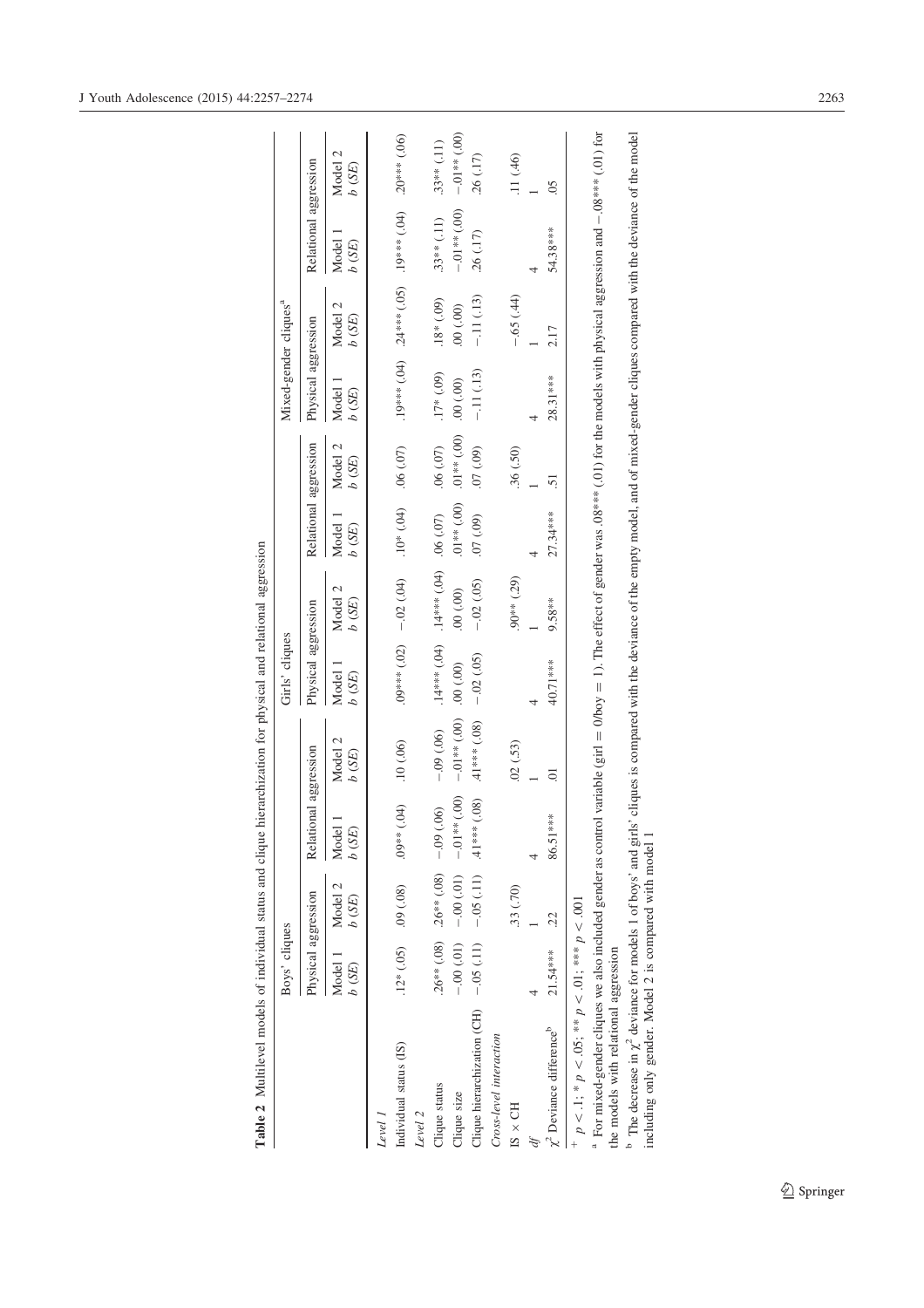|                                                                                                                                                                                                                                                      | Boys' cliques       |                                         |                |                  | Girls' cliques              |                                                                                                    |                       |                                                                                                                               | Mixed-gender cliques <sup>a</sup> |                                                                                                   |                       |                     |
|------------------------------------------------------------------------------------------------------------------------------------------------------------------------------------------------------------------------------------------------------|---------------------|-----------------------------------------|----------------|------------------|-----------------------------|----------------------------------------------------------------------------------------------------|-----------------------|-------------------------------------------------------------------------------------------------------------------------------|-----------------------------------|---------------------------------------------------------------------------------------------------|-----------------------|---------------------|
|                                                                                                                                                                                                                                                      | Physical aggression |                                         | Relati         | ional aggression | Physical aggression         |                                                                                                    | Relational aggression |                                                                                                                               | Physical aggression               |                                                                                                   | Relational aggression |                     |
|                                                                                                                                                                                                                                                      | Model 1<br>b(SE)    | Model 2<br>b(SE)                        | Model<br>b(SE) | Model 2<br>b(SE) | Model <sub>1</sub><br>b(SE) | Model 2<br>b(SE)                                                                                   | Model<br>(SE)         | Model 2<br>(SE)                                                                                                               | Model 1<br>(SE)                   | 2<br>Model<br>(SE)                                                                                | Model<br>b(SE)        | 2<br>Model<br>b(SE) |
| Level 1                                                                                                                                                                                                                                              |                     |                                         |                |                  |                             |                                                                                                    |                       |                                                                                                                               |                                   |                                                                                                   |                       |                     |
| Individual status (IS)                                                                                                                                                                                                                               |                     |                                         |                |                  |                             | (10)* 2011 (20)* * * * 2011 (20)* * * * 601 (601)* * * 801 (601)* * 601 (501)* * 601 (401)* * * 11 |                       | $.12***$ $(.04)$                                                                                                              |                                   | $(\text{to)}$ ***0 $\text{N}$ ; $(\text{to})$ **** $\text{on}$ ; $(\text{to})$ **** $\text{on}$ ; |                       | $.20***$ (.06)      |
| Level 2                                                                                                                                                                                                                                              |                     |                                         |                |                  |                             |                                                                                                    |                       |                                                                                                                               |                                   |                                                                                                   |                       |                     |
| Clique status                                                                                                                                                                                                                                        |                     | $.22***(.07)$ $.22***(.07)$ $.11(.06)$  |                | .11(06)          | $.13***$ (.03)              | $.13***$ $(.03)$                                                                                   | $.10**$ (.05)         | $.10**$ (.05)                                                                                                                 | $.16***$ (.06)                    | $.16***$ (.06)                                                                                    | $.53***(.08)$         | $.53***$ (.08)      |
| Clique size                                                                                                                                                                                                                                          |                     | $-0.00(0.00) - 0.00(0.00) - 0.00(0.00)$ |                | $-0.00(0.00)$    | (00, 00)                    | (00, 00)                                                                                           | $.01***$ (.00)        | $.01***$ (.00)                                                                                                                | (00, 00.                          | (00, 00)                                                                                          | $-.01(000)$           | $-0.000$            |
| Clique status structure (CSS)                                                                                                                                                                                                                        |                     | $-.22(.15)$ $-.22(.15)$ $.23^{+}(.13)$  |                | $.23^{+}$ (.13)  | (0.05)                      | (03)(05)                                                                                           | .03(.10)              | 04(10)                                                                                                                        | $.26*(.11)$                       | $.26*(.11)$                                                                                       | $(43**$ (.15)         | $(15)$ ** (.15)     |
| Cross-level interaction                                                                                                                                                                                                                              |                     |                                         |                |                  |                             |                                                                                                    |                       |                                                                                                                               |                                   |                                                                                                   |                       |                     |
| $IS \times CSS$                                                                                                                                                                                                                                      |                     | (65)                                    |                | .31(45)          |                             | $-.53*(.24)$                                                                                       |                       | $-.86*$ (.41)                                                                                                                 |                                   | $-.01(37)$                                                                                        |                       | $-41(0.38)$         |
| ď                                                                                                                                                                                                                                                    |                     |                                         |                |                  |                             |                                                                                                    |                       |                                                                                                                               |                                   |                                                                                                   |                       |                     |
| $\chi^2$ Deviance difference <sup>b</sup>                                                                                                                                                                                                            | 62.51***            | $\mathcal{S}_{0}$                       | $192.47***$    | $\frac{48}{5}$   | 30.80***                    | 4.70*                                                                                              | 26.96 ***             | $4.31*$                                                                                                                       | $33.27***$                        | $\odot$                                                                                           | 70.46***              | 1.13                |
| + $p < 1$ ; * $p < 0.05$ ; ** $p < 0.01$ ; *** $p < 0.01$                                                                                                                                                                                            |                     |                                         |                |                  |                             |                                                                                                    |                       |                                                                                                                               |                                   |                                                                                                   |                       |                     |
| <sup>th</sup> For mixed-gender cliques we also included gender as control variable (Girl = 0/Boy = 1). The effect of gender was .08*** (.01) for the models with physical aggression and - 0.8*** (.01)<br>for the models with relational aggression |                     |                                         |                |                  |                             |                                                                                                    |                       |                                                                                                                               |                                   |                                                                                                   |                       |                     |
| $\degree$ The decrease in $\chi^2$ deviance for models 1 of boys' and girls'<br>including only gender. Model 2 is compared with model 1                                                                                                              |                     |                                         |                |                  |                             |                                                                                                    |                       | cliques is compared with the deviance of the empty model, and of mixed-gender cliques compared with the deviance of the model |                                   |                                                                                                   |                       |                     |

Table 3 Multilevel models of individual status and clique status structure for physical and relational aggression Table 3 Multilevel models of individual status and clique status structure for physical and relational aggression

 $\underline{\textcircled{\tiny 2}}$  Springer

including only gender. Model 2 is compared with model 1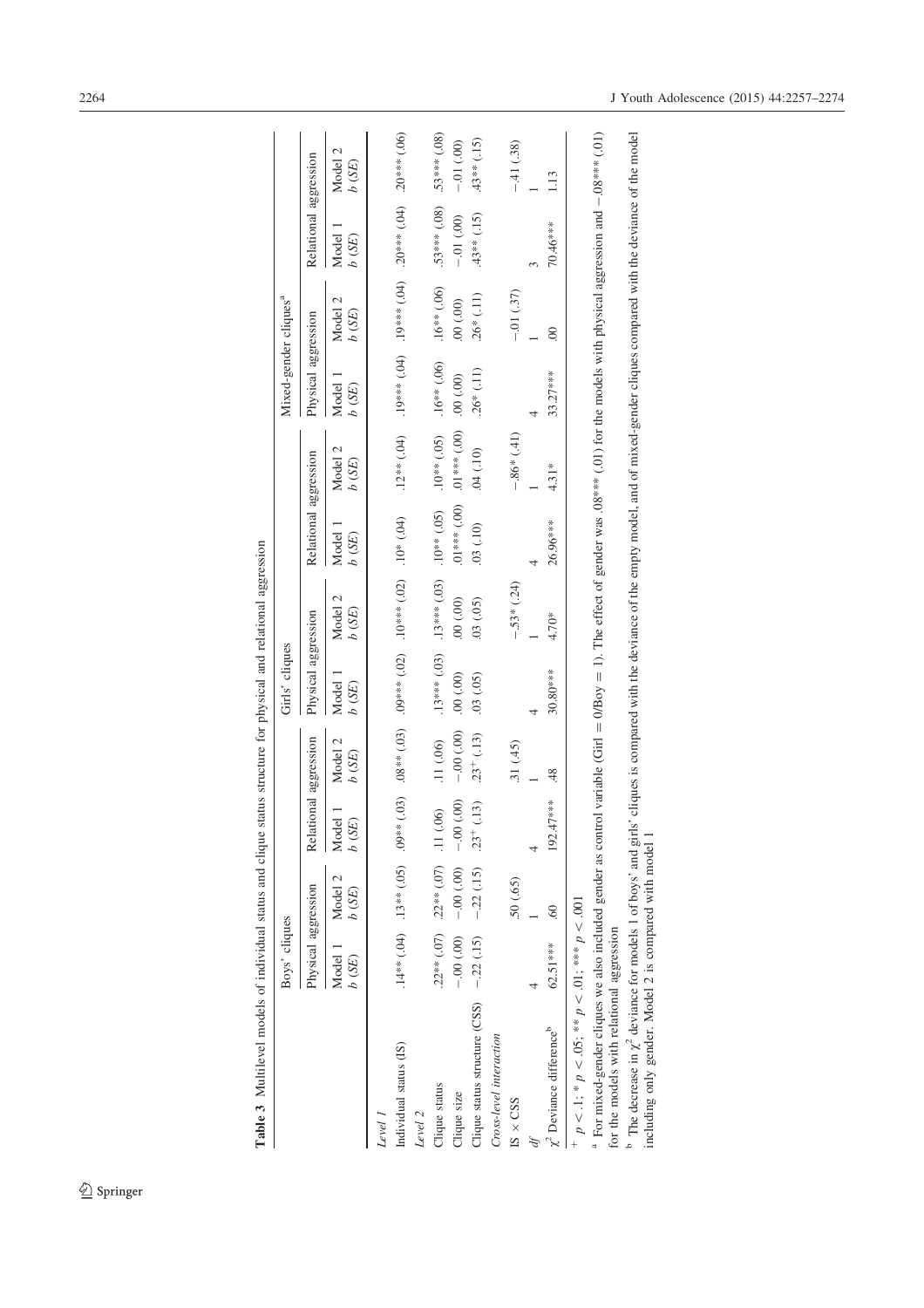main effect of individual status, it appeared that status had a significant positive relationship with all types of aggression across all clique types, indicating that adolescents of higher status were more physically and relationally aggressive. Clique hierarchization had a positive main effect on relational aggression in boys' cliques. To test our hypotheses, we examined the interaction effect between individual status and clique hierarchization (Models 2). Only for physical aggression in girls' cliques a significant moderating effect was found of clique hierarchization.

Models with clique status structure were similar to those with clique hierarchization (see Models 1), with the exception that clique status was also positively related to relational aggression in girls' cliques, and clique size only had a small positive relationship with relational aggression in girls' cliques (Table 3). Furthermore, we found a negative main effect of clique status structure in mixed-gender cliques for both physical and relational aggression, suggesting that aggression was higher in cliques where the clique status structure reflected an inverted pyramid (i.e., with relatively more high status adolescents within the clique than low status adolescents). Regarding our hypotheses, a negative moderating effect of clique status structure was found on the relationship between individual status and aggression (both physical and relational aggression) in girls' cliques (Model 2), indicating that individual status was particularly related to aggression in girls' cliques with an inverted pyramid structure (i.e., with more high status adolescents in the clique than low status) (see Fig. 1).

#### Prosocial Behavior

With regard to prosocial behavior, we found that boys in mixed-gender cliques gave less emotional and instrumental support than girls in mixed-gender cliques (Models 1; Table 4). The relationship between clique status and emotional support was positive for girls' cliques. No relationships were found between clique status and instrumental support in any type of clique. Furthermore, there was a small negative effect of clique size for emotional support in boys' cliques. Also for prosocial behavior, individual status showed a positive main effect for all clique types, meaning that adolescents of higher status gave more emotional and instrumental support than adolescents of lower status. Clique hierarchization showed a negative relationship with emotional support in girls' cliques. It appeared that clique hierarchization did not moderate the effect of individual status on emotional support and instrumental support in any type of clique (Models 2).

Again, models with clique status structure were similar to those with clique hierarchization (Models 1; Table 5). However, in the models with clique status structure the relationship between clique status and emotional support was positive for boys' cliques. Furthermore, we found a negative main effect of clique status structure in mixedgender cliques for emotional and instrumental support, suggesting that prosocial behavior was higher in cliques where the clique status structure reflected an inverted pyramid (i.e., more high status adolescents within the clique than low status adolescents). With regard to our hypotheses, clique status structure moderated the relationship between individual status and prosocial behavior (both emotional and instrumental support) in boys' and girls' cliques (Models 2). Contrary to our expectations, in these cliques individual status was particularly related to emotional support when the clique status structure followed an inverted pyramid shape pattern with a majority high status adolescents on the top and a minority of low status peers (see Fig. 2).

## **Discussion**

Peers, especially within cliques, become very important in adolescence (e.g., Brown, 2004; Gifford-Smith and Brownell 2003; Salkind 2008), because they offer a setting where adolescents spend time with close others, and find belongingness and support (e.g., Brown 1990; Ellis and Zarbatany 2007; Kwon and Lease 2007; Prinstein and La Greca 2002). Adolescent peer cliques can be identified in an important way by their social stance in the peer domain but, although members within cliques are quite similar, they also differ with regard to social status (e.g., Adler and Adler 1998;

Fig. 1 Simple slopes between individual status and physical aggression and relational aggression in girls' cliques for positive and negative clique status structure (\* $p$  < .05)

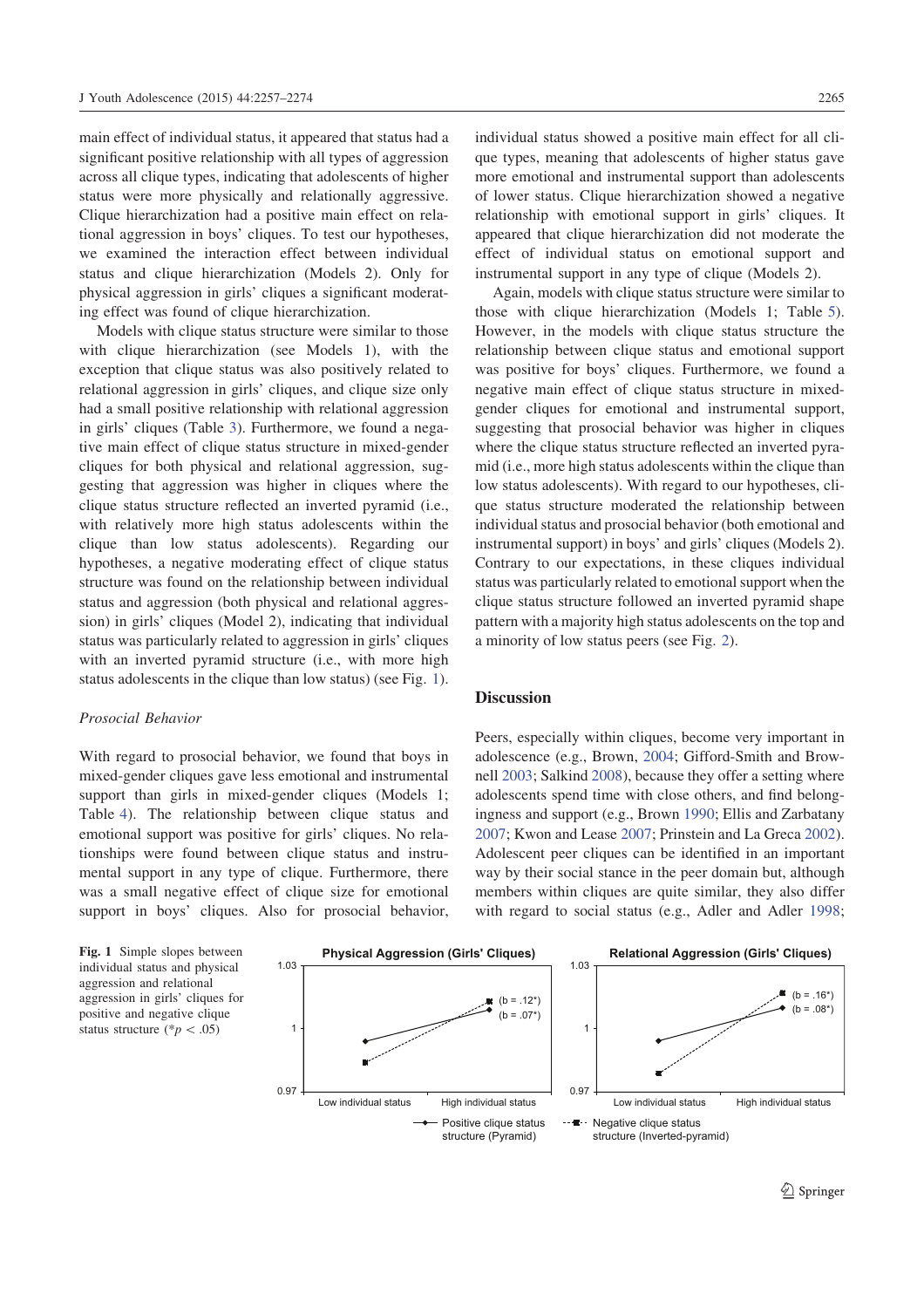|                                                                                                                                                                         | Boys' cliques                       |                  |                        |                  | Girls' cliques                 |                  |                                                                                                                               |                  | Mixed-gender cliques <sup>a</sup> |                          |                      |                  |
|-------------------------------------------------------------------------------------------------------------------------------------------------------------------------|-------------------------------------|------------------|------------------------|------------------|--------------------------------|------------------|-------------------------------------------------------------------------------------------------------------------------------|------------------|-----------------------------------|--------------------------|----------------------|------------------|
|                                                                                                                                                                         | Emotional support                   |                  | Instrumental support   |                  | Emotional support              |                  | Instrumental support                                                                                                          |                  | Emotional support                 |                          | Instrumental support |                  |
|                                                                                                                                                                         | Model 1<br>b(SE)                    | Model 2<br>b(SE) | Model<br>b(SE)         | Model 2<br>b(SE) | Model<br>b(SE)                 | Model 2<br>b(SE) | Model<br>b(SE)                                                                                                                | Model 2<br>b(SE) | Model<br>b(SE)                    | Model 2<br>$\delta$ (SE) | Model<br>b(SE)       | Model 2<br>b(SE) |
| Level 1                                                                                                                                                                 |                                     |                  |                        |                  |                                |                  |                                                                                                                               |                  |                                   |                          |                      |                  |
| Individual status (IS)                                                                                                                                                  | $(0.014 \times 10^{-14})$ .14 (.09) |                  | (00)<br>$.12*$         | .05(10)          | $.22***$ (.06) $.18^{+}$ (.11) |                  | $(01, 18***$ (.05) $18 + (10)$                                                                                                |                  | $.35***$ (.06)                    | $.33***$ (.08)           | $.23***(.06)$        | $.20***$ $(.08)$ |
| Level 2                                                                                                                                                                 |                                     |                  |                        |                  |                                |                  |                                                                                                                               |                  |                                   |                          |                      |                  |
| Clique status                                                                                                                                                           | .19(.11)                            | .19(.11)         | (12)<br>$\overline{C}$ | (01, 05)         | $.25**$ (.10)                  | $.25**$ (.10)    | .10(0.10)                                                                                                                     | .10(.10)         | .07(13)                           | .07(13)                  | .21( .14)            | 21 (.14)         |
| Clique size                                                                                                                                                             | $-.02**$ (.01)                      | $-0.02**$ (.01)  | $-.01 + (.01)$         | $(00)$ $10$ .    | $-0.01(0.01)$                  | $-0.01(01)$      | $(-00)(01)$                                                                                                                   | $(-00)(01)$      | $-0.00(0.00)$                     | $-0.00(0.00)$            | (00, 00.             | $-0.00(0.00)$    |
| Clique hierarchization (CH)                                                                                                                                             | .06(.15)                            | .06(.15)         | .06(.16)               | $-01(16)$        | $-.31*(.13)$                   | $-.31*(.13)$     | $-.17(13)$                                                                                                                    | $-.17(13)$       | $.34^{+}$ (.19)                   | $.34^{+}$ (.19)          | $-.27(.21)$          | $-27(21)$        |
| Cross-level interaction                                                                                                                                                 |                                     |                  |                        |                  |                                |                  |                                                                                                                               |                  |                                   |                          |                      |                  |
| $IS \times CH$                                                                                                                                                          |                                     | .81 (.85)        |                        | .81 (.92)        |                                | .36(.75)         |                                                                                                                               | .00(.68)         |                                   | .27(.64)                 |                      | .45 (.62)        |
|                                                                                                                                                                         |                                     |                  |                        |                  |                                |                  |                                                                                                                               |                  |                                   |                          |                      |                  |
| $\chi^2$ Deviance difference <sup>b</sup>                                                                                                                               | 29.66***                            | 89               | 8.06                   | 0.76             | 26.48***                       | 23               | 13.67**                                                                                                                       | $\infty$         | 52.10***                          | $\frac{8}{18}$           | 18.94***             | 52               |
| + $p < 1$ ; * $p < 0.5$ ; ** $p < 0.1$ ; *** $p < 0.01$                                                                                                                 |                                     |                  |                        |                  |                                |                  |                                                                                                                               |                  |                                   |                          |                      |                  |
| <sup>a</sup> For mixed-gender cliques we also included gender as control variable (girl = 0/boy = 1). The effect of gender was for all models -1.5 <sup>***</sup> (.02) |                                     |                  |                        |                  |                                |                  |                                                                                                                               |                  |                                   |                          |                      |                  |
| <sup>b</sup> The decrease in $\chi^2$ deviance for models 1 of boys' and girls'<br>including only gender. Model 2 is compared with model 1                              |                                     |                  |                        |                  |                                |                  | cliques is compared with the deviance of the empty model, and of mixed-gender cliques compared with the deviance of the model |                  |                                   |                          |                      |                  |

including only gender. Model 2 is compared with model 1

Table 4 Multilevel models of individual status and clique hierarchization for emotional and instrumental support Table 4 Multilevel models of individual status and clique hierarchization for emotional and instrumental support

 $\underline{\textcircled{\tiny 2}}$  Springer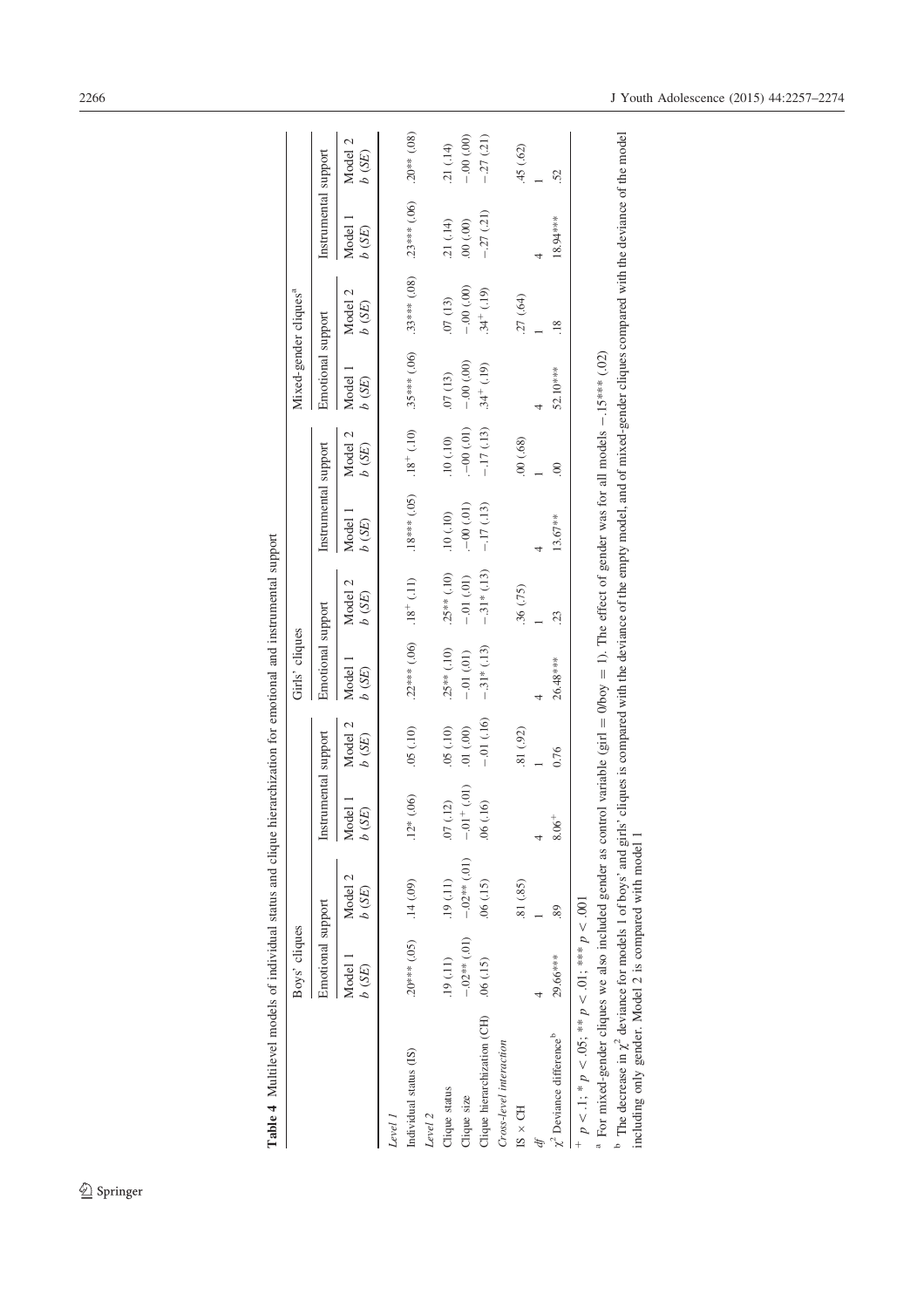|                                                                                                                                                                                            | Boys' cliques     |                                          |                      |                  | Girls' cliques    |                  |                      |                     | Mixed-gender cliques <sup>a</sup> |                  |                      |                  |
|--------------------------------------------------------------------------------------------------------------------------------------------------------------------------------------------|-------------------|------------------------------------------|----------------------|------------------|-------------------|------------------|----------------------|---------------------|-----------------------------------|------------------|----------------------|------------------|
|                                                                                                                                                                                            | Emotional support |                                          | Instrumental support |                  | Emotional support |                  | Instrumental support |                     | Emotional support                 |                  | Instrumental support |                  |
|                                                                                                                                                                                            | Model 1<br>b(SE)  | Model 2<br>$b$ $\left( \text{SE}\right)$ | Model 1<br>b(SE)     | Model 2<br>b(SE) | Model<br>b(SE)    | Model 2<br>b(SE) | Model<br>b(SE)       | Model 2<br>$b$ (SE) | Model<br>b(SE)                    | Model 2<br>b(SE) | Model<br>b(SE)       | Model 2<br>b(SE) |
| Level.                                                                                                                                                                                     |                   |                                          |                      |                  |                   |                  |                      |                     |                                   |                  |                      |                  |
| Individual status (IS)<br>Level 2                                                                                                                                                          |                   | $.16***(.05)$ $.21***(.05)$ $.05$        | (0.05)               | $.14*(.06)$      | $.22***(.06)$     | $.26***$ (.06)   | $.18***(.05)$        | $.21***(.05)$       | $.35***$ (.06)                    | $.35***$ (.06)   | $.23***(.06)$        | $.24**$ (.08)    |
|                                                                                                                                                                                            |                   |                                          |                      |                  |                   |                  |                      |                     |                                   |                  |                      |                  |
| Clique status                                                                                                                                                                              | $.23*(.11)$       | $.23*(.11)$                              | .11(.11)             | (11)(11)         | (0.07, 0.07)      | (0.07, 0.07)     | (00, 00)             | (00, 00)            | (60, 06)                          | $(60)$ $90$ .    | .01( .10)            | (01)(10)         |
| Clique size                                                                                                                                                                                | $-0.02*(0.01)$    | $-.02*(.01)$                             | (01)<br>$-0.1$       | $-0.01(01)$      | $-0.01(0.1)$      | $-0.01(01)$      | $-0.00(01)$          | $-0.00(01)$         | (00, 00)                          | (00, 00)         | (00, 00)             | (00, 00)         |
| Clique status structure (CSS) $-0.09$ (.24)                                                                                                                                                |                   | $-.09(24)$                               | (.24)<br>$-0.4$      | $-.04(.24)$      | $-0.07(14)$       | $-0.07(14)$      | .03(.13)             | 03(13)              | $-.36*(.17)$                      | $-.36*(.17)$     | $-.36*(.18)$         | $-.36*$ (.18)    |
| Cross-level interaction                                                                                                                                                                    |                   |                                          |                      |                  |                   |                  |                      |                     |                                   |                  |                      |                  |
| $ISS \times CSS$                                                                                                                                                                           |                   | $-1.54*(.71)$                            |                      | $-1.45+$ (.77)   |                   | $-1.68**$ (.62)  |                      | $-1.41*(.56)$       |                                   | .22(.54)         |                      | $-.03(.52)$      |
|                                                                                                                                                                                            |                   |                                          |                      |                  |                   |                  |                      |                     |                                   |                  |                      |                  |
| $\chi^2$ Deviance difference <sup>b</sup>                                                                                                                                                  | 168.49***         | $4.61*$                                  | 177.71***            | $3.53^{+}$       | 21.00***          | 7.30**           | 11.79*               | $6.37*$             | 53.62***                          | $\frac{6}{1}$    | 21.17***             | $\odot$          |
| $p < 1$ ; * $p < .05$ ; ** $p < .01$ ; *** $p < .001$                                                                                                                                      |                   |                                          |                      |                  |                   |                  |                      |                     |                                   |                  |                      |                  |
| For mixed-gender cliques we also included gender as control variable (girl = 0/boy = 1). The effect of gender was for all models $-15^{***}(02)$                                           |                   |                                          |                      |                  |                   |                  |                      |                     |                                   |                  |                      |                  |
| The decrease in $\chi^2$ deviance for models 1 of Boys' and Girls' cliques is compared with the deviance of the empty model, and of mixed-gender cliques compared with the deviance of the |                   |                                          |                      |                  |                   |                  |                      |                     |                                   |                  |                      |                  |
| model including only gender. Model 2 is compared with model                                                                                                                                |                   |                                          |                      |                  |                   |                  |                      |                     |                                   |                  |                      |                  |

Table 5 Multilevel models of individual status and clique status structure for emotional and instrumental support Table 5 Multilevel models of individual status and clique status structure for emotional and instrumental support

 $\underline{\textcircled{\tiny 2}}$  Springer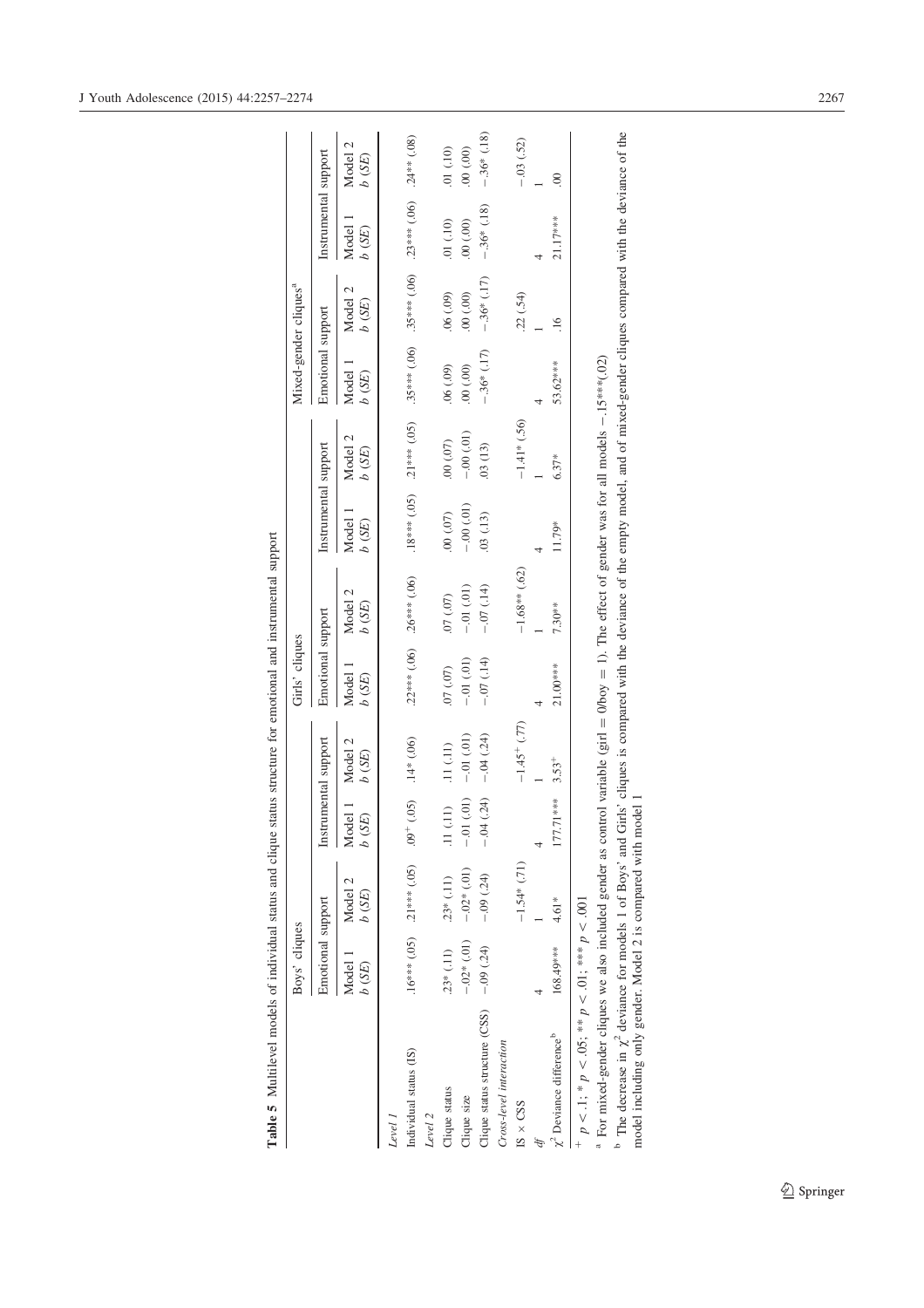

Closson 2009). Individuals in cliques may vary with regard to their individual social status, resulting in cliques' being either more hierarchical (with large differences in social status between clique members) or more egalitarian (with small differences in social status between clique members). To date, much remains unknown about how these differences might affect behaviors of clique members.

This article, therefore, set out to examine differences in the hierarchical organization of peer relationships within cliques, more specifically in what way the relationship between adolescents' individual status, and aggression and prosocial behavior, was dependent on the variation (i.e., standard deviation) in individual social status within cliques (i.e., clique hierarchization), and the structure of status scores within a clique by subtracting the clique status median from the mean (i.e., clique status structure), to capture different configurations of a hierarchy within cliques (pyramid shape, inverted pyramid, or equal distribution of social status scores). It was argued that adolescents generally strive for status, which would encourage them to maintain the status they have in a context where there is a lot of competition for status. Such competition should be mostly present in groups and contexts where differences in status are small. Accordingly, we expected that there would be a stronger relationship between individual status and aggression in egalitarian cliques and in cliques with more high status adolescents relative to low status peers (inverted pyramid shape), because competition for status is likely to be higher in these cliques. Partially in line with these expectations, we found a moderating effect of clique status structure, but not clique hierarchization, on the relationship between individual status and physical and relational aggression in girls' cliques. The results with clique status structure showed a consistent pattern in girls' cliques that the relationship between adolescents' status and their aggressive behavior appeared stronger when they resided in cliques that were not hierarchically organized.

Furthermore, we expected that, in more hierarchical cliques and in cliques with less high status adolescents relative to low status peers (pyramid shape), an individual's status would be more strongly related to prosocial behavior, because in those cliques there is less competition for status, and thus more room for prosociality. However, we found evidence that individual status is actually more strongly related to prosocial behavior in boys' and girls' cliques with more high status adolescents relative to low status peers. It appeared that adolescents in cliques with a clique status structure that showed an inverted pyramid shape were perceived to be more aggressive, but also more cooperative than adolescents in hierarchies.

The underlying mechanisms that could explain these findings might be found when considering to whom the behaviors are directed. Previous research has shown that conflicts between groups can actually further strengthen ingroup relations, specifically in situations where groups compete over resources and power (e.g., Brewer 1999; Sherif and Sherif 1953). Hierarchical groups could benefit from being aggressive towards members of other cliques instead of being aggressive towards clique members, not only to gain resources, but also to maintain the ''good natured'', hierarchical structure within their own clique. In more egalitarian cliques however, aggression might be used as we argued before, towards clique members to compete over resources, power, or leadership within the

 $(*p<.05)$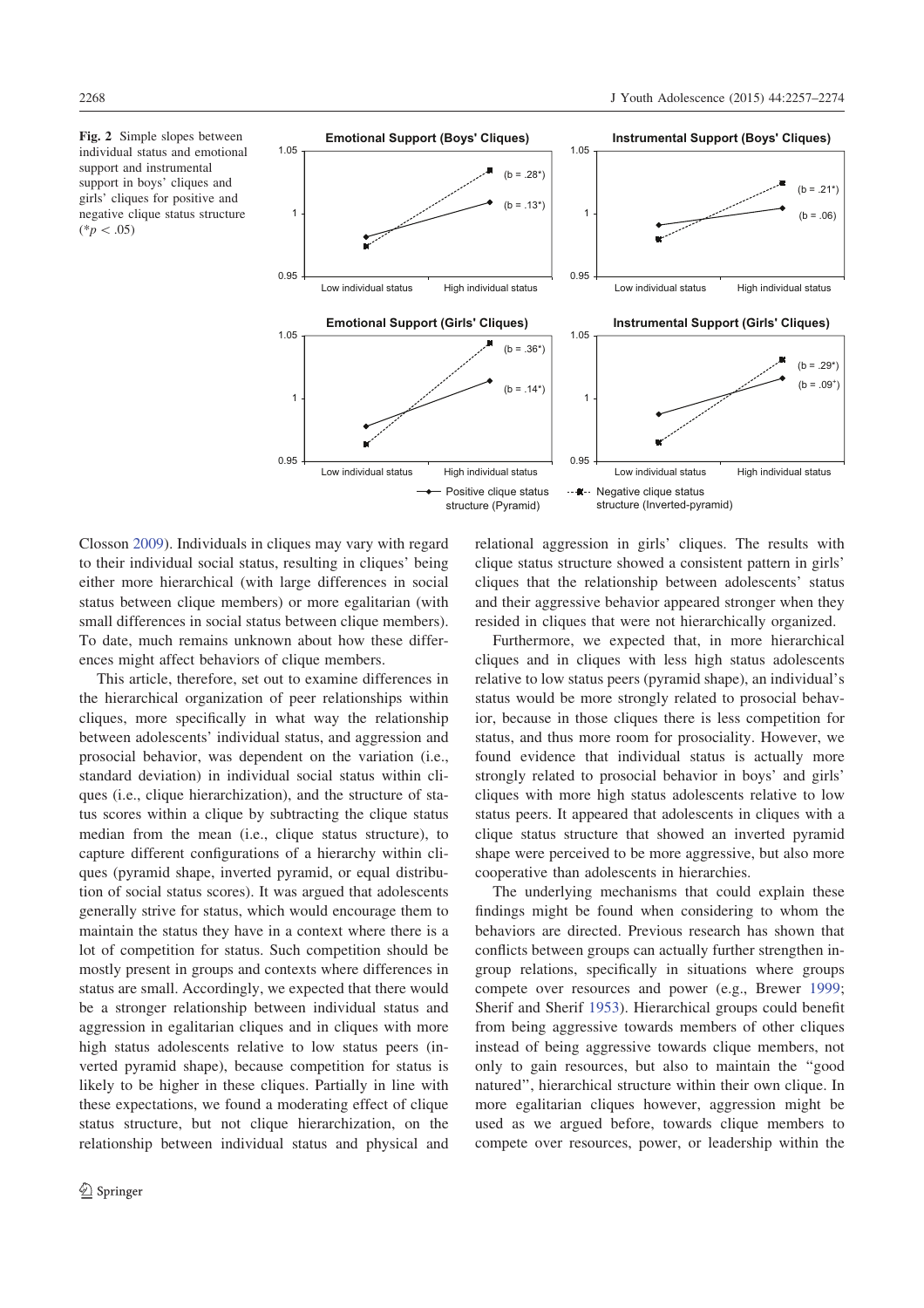clique. With regard to prosociality, behavior might actually be mostly directed toward clique (in-group) members to hold well-balanced relationships within the clique. Research has shown that cliques are often characterized by an environment that offers connectedness, acceptance, and support (Hartup 1993; Kwon and Lease 2007; Prinstein and La Greca 2002; Savin-Williams and Berndt 1990). Hence, hierarchical cliques might experience less conflict within their clique, but also have a less cohesive atmosphere, while egalitarian cliques might offer more of a "safehaven'' with occasional clashes over status.

We also found some gender-related nuances of the main findings. For girls' cliques, we found significant effects of clique status structure on the relationship between individual status and aggression, but not for boys' and mixed-gender cliques. This finding is partly surprising, because, although relational aggression is often found to be higher for girls than for boys, physical aggression is often found to be more prominent for boys than girls (e.g., Dijkstra et al. 2009; Hyde 1984; Pellegrini and Archer 2005; Rose et al. 2004; Vaillancourt and Hymel 2006). Also, boys' interactions are often part of dominance hierarchies where aggression plays an important role (Geary et al. 2003). Furthermore, the expression of aggression also differs for boys and girls. Boys' aggression and conflicts are often less disruptive of ongoing group activity, boys reconcile after a fight more quickly than girls, and are more likely to shrug off maltreatment by other boys, whereas girls are more likely to become upset by aggressive acts of others, and aggression tends to be expressed more in close relationships instead of in the larger peer group (e.g., Crick et al. 1999; Moffitt et al. 2002; Putallaz and Bierman 2004; Underwood 2003). Also, because girls are more likely to form close relationships with a fewer number of other girls, they are more likely to be sensitive to rejection, because when they are rejected, they have very few others or no one else with whom they (can) have a close relationship. It is, thus, possible that the structure within a clique can have a greater effect on the status-aggression relationship of girls than boys, because aggressive acts towards clique members have more severe consequences for girls than for boys. This might explain why we found a significant moderating effect of clique status structure for girls' but not boys' cliques. With regard to mixedgender cliques, it is possible that there is more competition for status in same-gender than in mixed-gender cliques. For example, it has been argued that conflicts between same-sex adolescents are more common than between opposite-sex peers when it comes to resource control, for example, to attract the opposite sex (Pellegrini and Long 2003). This might explain why we found no effect of hierarchy structure on the relationship between individual status and aggression in mixed-gender cliques.

Furthermore, in boys' and girls' cliques, we found significant effects of clique status structure on the relationship between individual status and prosocial behavior, but not for mixed gender cliques. It is possible that mixed-gender cliques are inherently different from same gender cliques. For example, prosocial behavior in itself is more likely to occur between same-sex rather than other-sex peers, because needs are more easily recognized and communication is more effortless between individuals who are similar to each other (Byrne 1971; McPherson et al. 2001). Adolescents in mixed-gender cliques are likely to have fewer same-sex others who they would ask for help, and considering a hierarchy would only further diminish the number of possible others. It might be the case that the presence or absence of a hierarchy no longer matters in mixed-gender cliques, because the number of individuals one would ask for or give help is already very low.

It appears that different processes take place within mixed-gender cliques compared to same-gender cliques with regard to aggression and prosocial behavior, however, in order to draw clear conclusions on the associations between our variables of interest, the results need to be thoroughly replicated in future studies. Thus, studying (differences between same- and) mixed-gender cliques might be especially interesting for future research.

## Strengths, Limitations, and Directions for Future Research

The main strength of our study lies in the fact that we demonstrated that it is important not only to compare differences between individuals and cliques of adolescents, but also to take into account the internal structures of adolescent peer cliques. To better understand behavior of adolescents, it is shown that the internal hierarchy of peer relationships within cliques can affect behavioral outcomes of its members in different ways. In this respect, we introduced the status structure hierarchy as a new measure of hierarchy within groups. Results of this study indicate that this approach is particularly fruitful as it reveals to impact how social status is related to behavior in groups. Our analyses showed that the standard deviation does not appear to be an informative measure of configurations or structures of hierarchies, and one should consider what the effect is if standard deviation is used as a measure of hierarchy. Furthermore, this study showed gender clique specific findings that warrants a closer look in future research.

One limitation of our study is that we did not examine to whom the behaviors were directed. Directionality of behaviors might explain why we found the relationship between status and both aggression and prosocial behavior to be stronger in non-hierarchical cliques as mentioned before. Related to this, obtaining observations of behaviors other than those reported by classmates, or using more items, could also give more insight into the relationships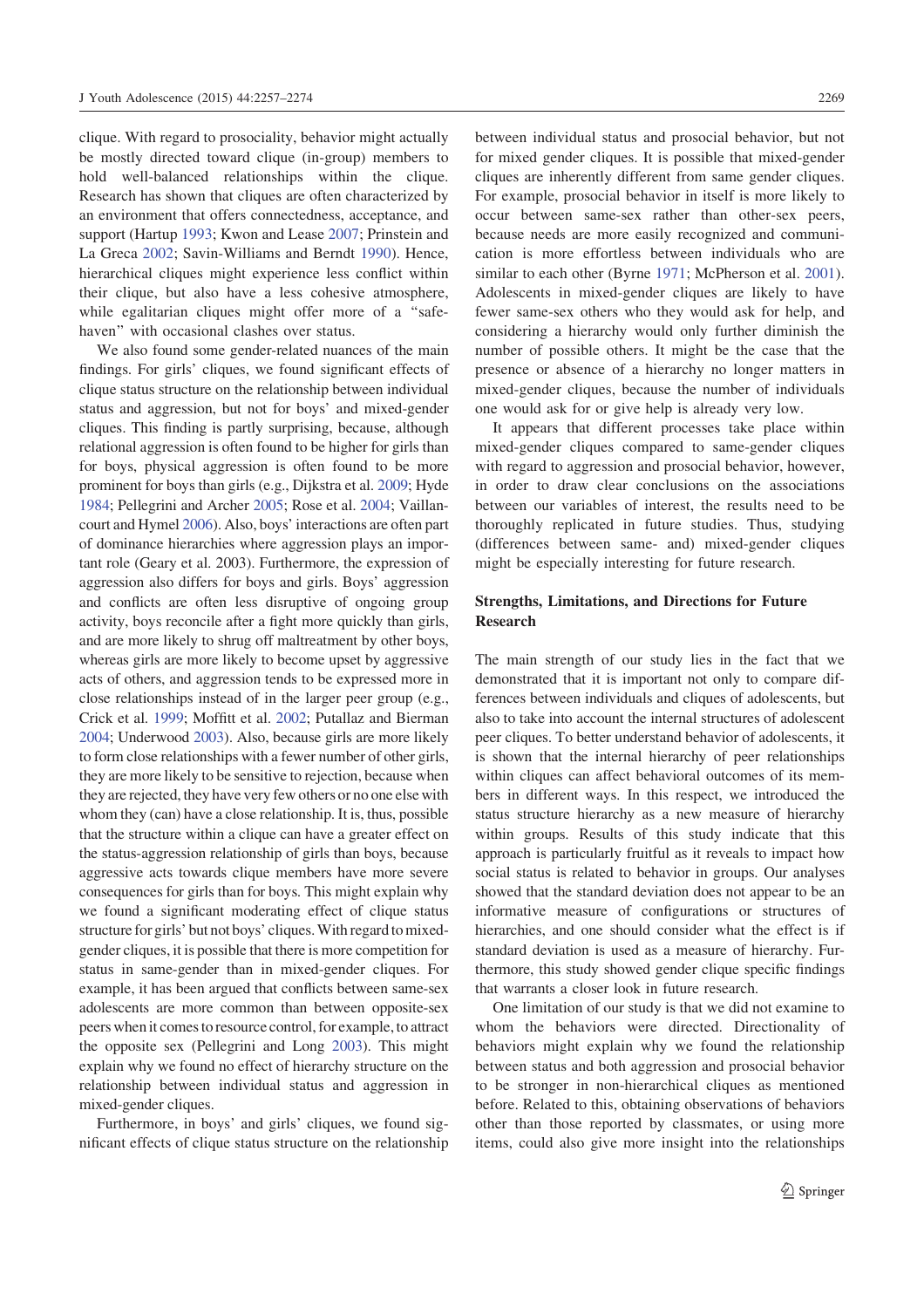between adolescent behaviors. It is possible that cliques are formed at grade or even school level, so that relationships with clique members transcend the classroom. This might also account for the fact that twenty percent of adolescents in our sample did not belong to a clique. Furthermore, although peer nominations are generally considered as reliable measures of behavior, as it is based on multiple informants (see for instance Veenstra et al. 2007), the usage of one item can be considered a limitation. A next step in research would be to untangle to whom aggression and prosociality is directed, within or across group boundaries, whether these behaviors are exhibited more by higher status

or lower status adolescents (do they occur more top-down or bottom-up), and to what extent this differs for hierarchical and egalitarian groups. Future research should also focus on collecting data across classes and grades when studying cliques or adolescent peer relations.

Another limitation of our study is that the data were crosssectional. We could, therefore, not draw any conclusions of causality of clique hierarchization and clique status structure on aggression and prosociality. Longitudinal data could give more insight into a possible causal relation. Related to this, longitudinal data could also deal with the idea that differences in relationships and behavior can be the consequence of specific selection and socialization processes (Veenstra et al. 2013). For example, aggressive adolescents might have higher status orientations and therefore choose friends who are relatively lower in status (creating a more hierarchical structure). In doing so they might need less aggression, because they compete less for status. However, cliques could also develop more hierarchically or more egalitarian over time due to clique members mimicking (social normative) behavior of others in their clique. In more egalitarian cliques for example, adolescents might copy aggressive behaviors, because they realize that this can lead to increasing ones' status. In more hierarchical cliques however, clique members might observe that aggression is not part of the social norm, maybe even frowned upon, and members would therefore mimic other types of behavior. Longitudinal (social network) modeling (see Snijders et al. 2010) could give the opportunity to study selection and socialization processes as they happen over time, and would be a recommendation to use in future research.

#### **Conclusion**

We found that the relationship between adolescents' individual status and aggression and prosocial behavior, differs for different levels of clique status structure, and types of gender cliques. There appear to be different mechanisms at play within cliques when bearing in mind the internal structures of those cliques. Our results at the clique level further revealed that the standard deviation might be less

adequate as a measure for assessing hierarchies within cliques. It even further stresses the importance of the clique context and taking into account internal clique structures when considering adolescent aggressive and prosocial behaviors. Recommendations for future research would, therefore, be to carefully consider which context is under study and which factors need to be taken into account with regard to that context. For example, contemplating directionality of behaviors and differences between same- and mixed-gender groupings would be a very interesting next step in adolescent research. Recognizing the importance of cliques and their characteristics can help us better understand why adolescents display aggressive and prosocial behaviors, and how internal group dynamics might facilitate or inhibit these behaviors.

Acknowledgments This research is part of the TRacking Adolescents' Individual Lives Survey (TRAILS). Participating centers of TRAILS include various departments of the University Medical Center and University of Groningen, the Erasmus University Medical Center Rotterdam, the University of Utrecht, the Radboud Medical Center Nijmegen, and the Parnassia Bavo group, all in the Netherlands. TRAILS has been financially supported by various grants from the Netherlands Organization for Scientific Research NWO (Medical Research Council Program Grant GB-MW 940-38-011; ZonMW Brainpower Grant 100-001-004; ZonMw Risk Behavior and Dependence Grants 60-60600-98-018 and 60-60600-97-118; ZonMw Culture and Health Grant 261-98-710; Social Sciences Council Medium-Sized Investment Grants GB-MaGW 480-01-006 and GB-MaGW 480-07-001; Social Sciences Council Project Grants GB-MaGW 457-03-018, GB-MaGW 452-04-314, and GB-MaGW 452-06-004; NWO Large-Sized Investment Grant 175.010.2003.005; NWO Longitudinal Survey and Panel Funding 481-08-013); the Sophia Foundation for Medical Research (Projects 301 and 393), the Dutch Ministry of Justice (WODC), the European Science Foundation (EuroSTRESS Project FP-006), and the participating universities. We are grateful to all adolescents, their parents and teachers who participated in this research and to everyone who worked on this project and made it possible. Furthermore, part of this research was funded by the Dutch Organization for Scientific Research (NWO) Jeugd en Gezin Project number 431-09-027 and Vernieuwingsimpuls (VENI) Project number 451-10-012 awarded to Jan Kornelis Dijkstra (2010).

Authors' Contributions KP participated in the data collection, performed the statistical analyses, interpreted the data, and drafted the manuscript; JKD participated in the data collection, helped to perform the statistical analyses, participated in interpreting the data, and helped to draft the manuscript; CS helped to perform the statistical analyses, participated in interpreting the data, and helped to draft the manuscript; WV helped to draft the manuscript; RV participated in interpreting the data and helped to draft the manuscript. All authors read and approved of the final manuscript.

#### Conflict of interest None.

Open Access This article is distributed under the terms of the Creative Commons Attribution 4.0 International License (http://creativecommons.org/licenses/by/4.0/), which permits unrestricted use, distribution, and reproduction in any medium, provided you give appropriate credit to the original author(s) and the source, provide a link to the Creative Commons license, and indicate if changes were made.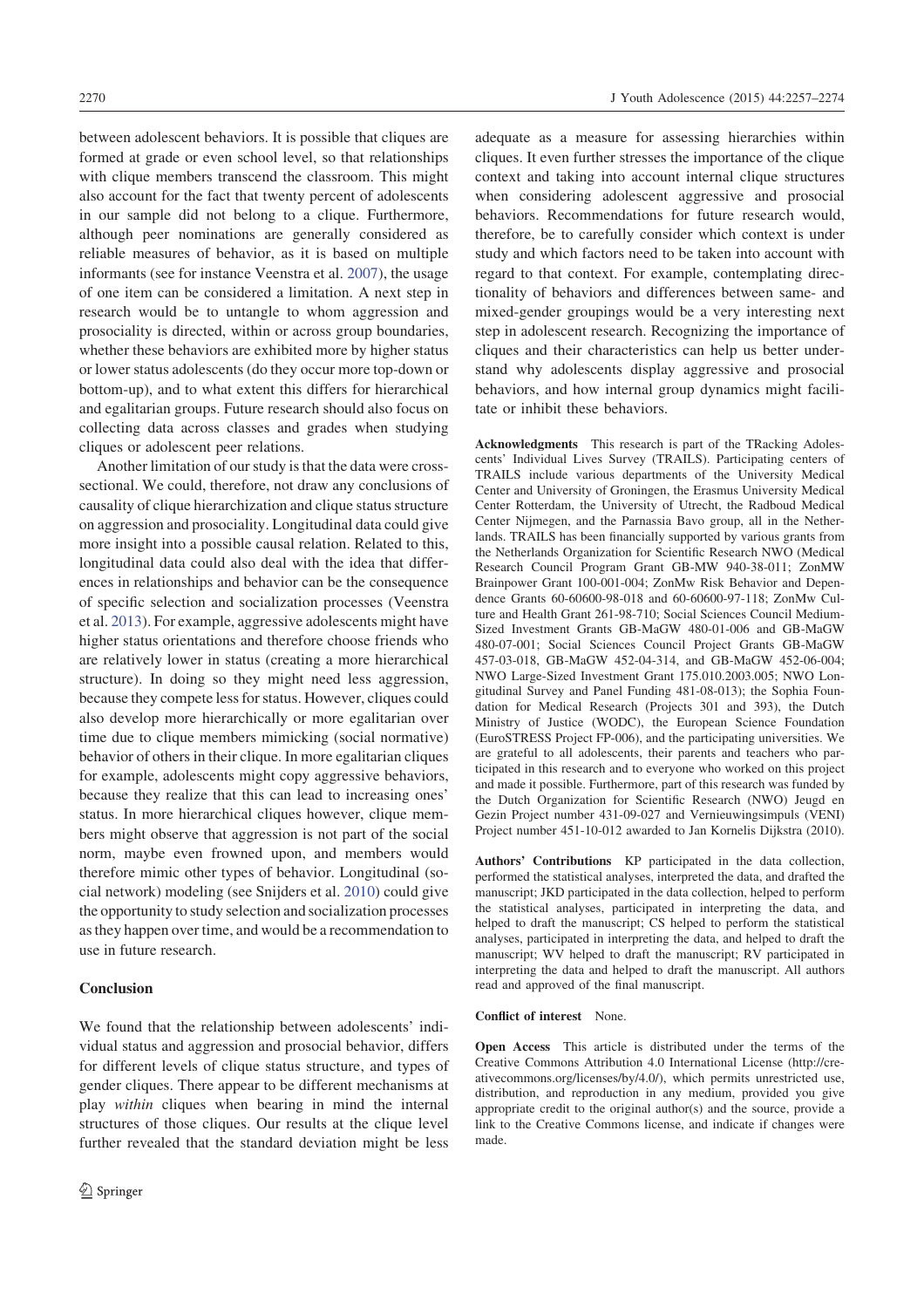# Appendix 1

See Fig. 3.



Fig. 3 Example of possible configurations of clique hierarchies: pyramid (a, b), inverted pyramid (c), symmetric (d)

# Appendix 2

## See Table 6.

|  | <b>Table 6</b> Descriptive statistics of adolescents not in a clique and adolescents in cliques |  |  |  |  |  |  |  |  |
|--|-------------------------------------------------------------------------------------------------|--|--|--|--|--|--|--|--|
|--|-------------------------------------------------------------------------------------------------|--|--|--|--|--|--|--|--|

| Individual status in the clique   |                                                                                                 |                                                                                                                      |                |              |
|-----------------------------------|-------------------------------------------------------------------------------------------------|----------------------------------------------------------------------------------------------------------------------|----------------|--------------|
|                                   |                                                                                                 | Fig. 3 Example of possible configurations of clique hierarchies: pyramid (a, b), inverted pyramid (c), symmetric (d) |                |              |
| <b>Appendix 2</b><br>See Table 6. | Table 6 Descriptive statistics of adolescents not in a clique and adolescents in cliques        |                                                                                                                      |                |              |
|                                   | Adolescents not in a clique ( $N = 638$ )                                                       | Adolescents in cliques ( $N = 2674$ ; $N_{\text{cliques}} = 534$ )                                                   | Difference     |              |
|                                   | Mean (SD)                                                                                       | Mean (SD)                                                                                                            | t(df)          | $\, {\bf p}$ |
| Gender (boy $= 1$ )               | .52 <sup>a</sup>                                                                                | .50 <sup>a</sup>                                                                                                     | .82(3310)      | .41          |
| Individual status                 | $.08$ $(.10)^{b}$                                                                               | .11 $(.13)^{a}$                                                                                                      | $-7.39(3310)$  | < 01         |
| Physical aggression               | .09 $(.17)^{a}$                                                                                 | $.07$ $(.14)^{b}$                                                                                                    | 2.69 (3310)    | < 01         |
| Relational aggression             | .11 $(.13)^{b}$                                                                                 | $.13$ $(.13)^{a}$                                                                                                    | $-2.62(3310)$  | < 01         |
| Emotional support                 | $.10$ $(.08)^{b}$                                                                               | $.16$ $(.11)^{a}$                                                                                                    | $-15.48(3310)$ | < 01         |
| Instrumental support              | $.13$ $(.10)^{b}$                                                                               | .21 $(.11)^{a}$                                                                                                      | $-17.08(3310)$ | < 01         |
|                                   | Means in the same row that do not share superscripts differ at $p < .05$ in the Bonferroni test |                                                                                                                      |                |              |
| <b>Appendix 3</b>                 |                                                                                                 |                                                                                                                      |                |              |
| See Table 7.                      |                                                                                                 |                                                                                                                      |                |              |

# Appendix 3

## See Table 7.

| Table 7 Correlations between individual status, clique status, clique size, clique hierarchization, clique status structure, and the behavioral |  |  |  |  |  |  |  |
|-------------------------------------------------------------------------------------------------------------------------------------------------|--|--|--|--|--|--|--|
| outcomes, for boys' and girls' cliques                                                                                                          |  |  |  |  |  |  |  |

|                            |         | 2       | 3       | 4        | 5        | 6       | 7       | 8       | 9       |
|----------------------------|---------|---------|---------|----------|----------|---------|---------|---------|---------|
| 1. Individual status       |         | $.15**$ | $.13**$ | $.13**$  | $.07*$   |         |         |         |         |
| 2. Physical aggression     | $.21**$ |         | $.14**$ | $-.08**$ | $-.11**$ |         |         |         |         |
| 3. Relational aggression   | $.14**$ | $.30**$ |         | $-.01$   | $-.02$   |         |         |         |         |
| 4. Emotional support       | $.09**$ | $-.00$  | $-.04$  |          | $.55**$  |         |         |         |         |
| 5. Instrumental support    | .05     | $-.04$  | $-.02$  | $.54**$  |          |         |         |         |         |
| 6. Clique status           |         |         |         |          |          |         | $.12**$ | $.71**$ | $.11**$ |
| 7. Clique size             |         |         |         |          |          | $.12**$ |         | $.25**$ | $.14**$ |
| 8. Clique hierarchization  |         |         |         |          |          | $.73**$ | $.11**$ |         | $.50**$ |
| 9. Clique status structure |         |         |         |          |          | $-.04$  | .04     | $.30**$ |         |

Boys' cliques above and girls' cliques below the diagonal (\*  $p < .05;$  \*\*  $p < .01$ )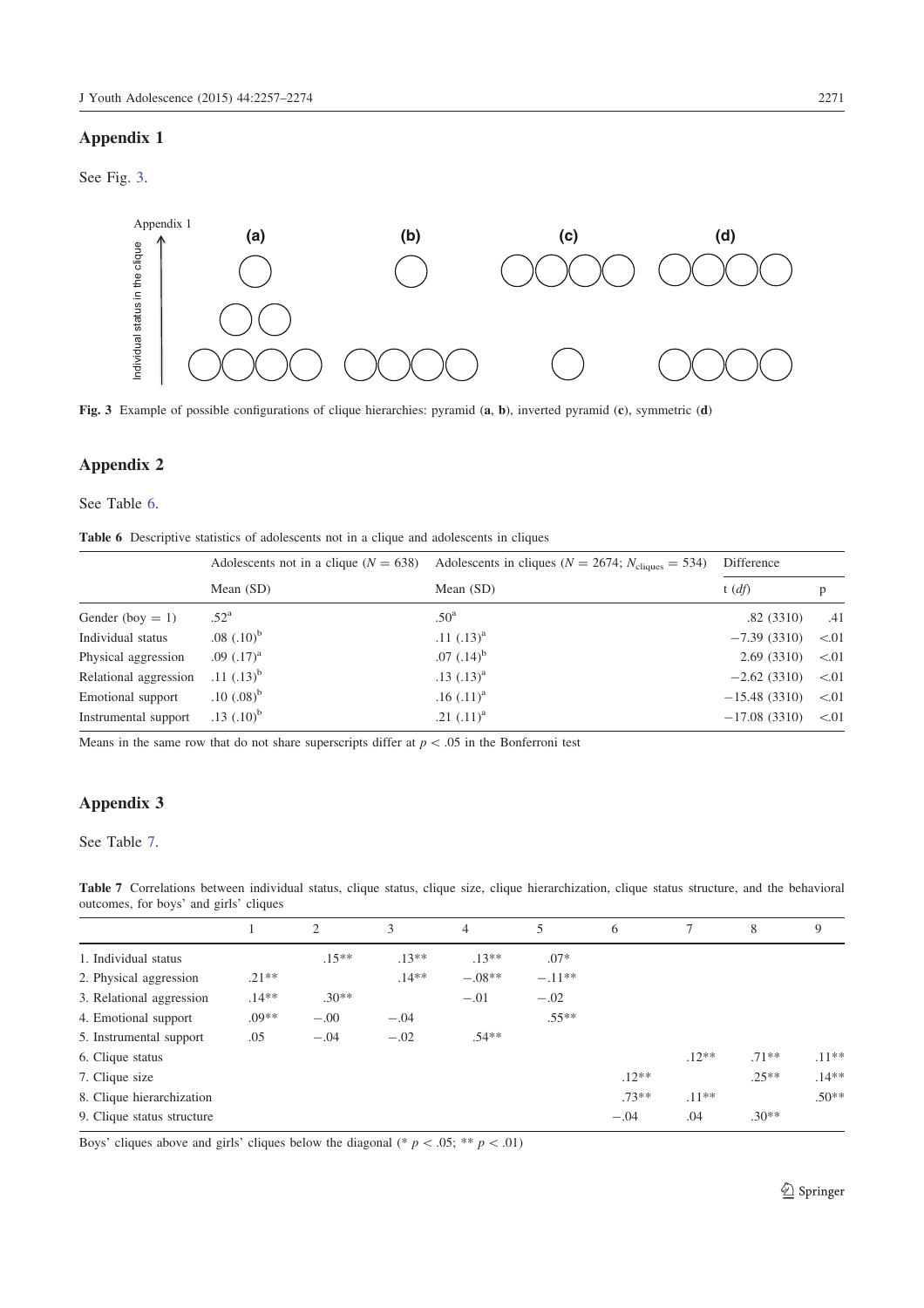## Appendix 4

## See Table 8.

Table 8 Correlations between individual status, clique status, clique size, clique hierarchization, clique status structure, and the behavioral outcomes, for mixed-gender cliques

|                            |         | 2        | 3       | $\overline{4}$ | 5       | 6        |         | 8       | 9        |
|----------------------------|---------|----------|---------|----------------|---------|----------|---------|---------|----------|
| 1. Individual status       |         | $.23**$  | $.24**$ | $.23**$        | $.19**$ |          |         |         |          |
| 2. Physical aggression     | $.15**$ |          | $.31**$ | $-.07$         | $-.07$  |          |         |         |          |
| 3. Relational aggression   | $.36**$ | $.25**$  |         | $-.00$         | .02     |          |         |         |          |
| 4. Emotional support       | $.20**$ | $-.10$   | $-.02$  |                | $.47**$ |          |         |         |          |
| 5. Instrumental support    | .07     | $-.26**$ | $-.07$  | $.53**$        |         |          |         |         |          |
| 6. Clique status           |         |          |         |                |         |          | .06     | $.78**$ | $-.24**$ |
| 7. Clique size             |         |          |         |                |         | .08      |         | .06     | $.15***$ |
| 8. Clique hierarchization  |         |          |         |                |         | $.76***$ | .07     |         | .05      |
| 9. Clique status structure |         |          |         |                |         | $-.28**$ | $.15**$ | .07     |          |

Boys above and girls below the diagonal (\*\*  $p < .01$ )

#### References

- Adler, P. A., & Adler, P. (1998). Peer power: Preadolescent culture and identity. Piscataway, NJ: Rutgers University Press.
- Asher, S. R., & McDonald, K. L. (2009). The behavioral basis of acceptance, rejection, and perceived popularity. In K. H. Rubin, W. M. Bukowski, & B. Laursen (Eds.), Handbook of peer interactions, relationships, and groups (pp. 232–248). New York, NY: Guilford.
- Borgatti, S. P., Everett, M. G., & Johnson, J. C. (2013). Analyzing social networks. London: Sage.
- Brewer, M. B. (1999). The psychology of prejudice: Ingroup love and outgroup hate? Journal of Social Issues, 55(3), 429–444. doi:10. 1111/0022-4537.00126.
- Brown, B. B. (1990). Peer groups and peer cultures. In G. R. Elliott (Ed.), At the threshold: The developing adolescent (pp. 171–196). Cambridge, MA: Harvard University Press.
- Brown, B. B. (2004). Adolescents' relationships with peers. Handbook of Adolescent Psychology, 2, 363–394.
- Buhrmester, D. (1990). Intimacy of friendship, interpersonal competence, and adjustment during preadolescence and adolescence. Child Development, 61(4), 1101–1111. doi:10.2307/1130878.
- Buhrmester, D. (1996). Need fulfillment, interpersonal competence, and the developmental contexts of early adolescent friendship. In W. M. Bukowski, A. F. Newcomb, & W. W. Hartup (Eds.), The company they keep: Friendship in childhood and adolescence (pp. 158–185). New York, NY: Cambridge University Press.
- Byrne, D. E. (1971). The attraction paradigm. New York, NY: Academic Press.
- Cairns, R. B., & Cairns, B. D. (1995). Social ecology over time and space. In K. Lüscher (Ed.), Examining lives in context: Perspectives on the ecology of human development (pp. 397–421). Washington, DC: American Psychological Association. doi:10.1037/10176-011.
- Cillessen, A. H. N., & Mayeux, L. (2004). From censure to reinforcement: Developmental changes in the association between aggression and social status. Child Development, 75(1), 147–163. doi:10.1111/j.1467-8624.2004.00660.x.
- Cillessen, A. H. N., & Rose, A. J. (2005). Understanding popularity in the peer system. Current Directions in Psychological Science, 14(2), 102–105. doi:10.1111/j.0963-7214.2005.00343.x.
- Clark, M. S., & Mils, J. (1993). The difference between communal and exchange relationships: What it is and is not. Personality and Social Psychology Bulletin, 19(6), 684–691. doi:10.1177/ 0146167293196003.
- Closson, L. M. (2009). Aggressive and prosocial behaviors within early adolescent friendship cliques: What's status got to do with it? Merrill-Palmer Quarterly, 55(4), 406–435. doi:10.1353/mpq. 0.0035.
- Coie, J. D., Dodge, K. A., & Kupersmidt, J. B. (1990). Peer group behavior and social status. In J. D. Coie (Ed.), Peer rejection in childhood (pp. 17–59). New York, NY: Cambridge University Press.
- Corsaro, W. A., & Eder, D. (1990). Children's peer cultures. Annual Review of Sociology,. doi:10.1037/0033-295X.102.3.458.
- Crick, N. R., Werner, N. E., Casas, J. F., O'Brien, K. M., Nelson, D. A., Grotpeter, J. K., & Markon, K. (1999). Childhood aggression and gender: A new look at an old problem. In D. Bernatein (Ed.), Gender and motivation vol. 45 of the Nebraska symposium on motivation (pp. 75–142). Lincoln: University of Nebraska Press.
- De Bruyn, E. H., & Cillessen, A. H. N. (2006). Popularity in early adolescence: Prosocial and antisocial subtypes. Journal of Adolescent Research, 21(6), 607–627. doi:10.1177/0743558406293966.
- De Winter, A. F., Oldehinkel, A. J., Veenstra, R., Brunnekreef, J. A., Verhulst, F. C., & Ormel, J. (2005). Evaluation of non-response bias in mental health determinants and outcomes in a large sample of pre-adolescents. European Journal of Epidemiology, 20(2), 173–181. doi:10.1007/s10654-004-4948-6.
- Dijkstra, J. K., Cillessen, A. H. N., & Borch, C. (2012). Popularity and adolescent friendship networks: Selection and influence dynamics. Developmental Psychology, 49(7), 1242–1252. doi:10.1037/a0030098.
- Dijkstra, J. K., Cillessen, A. H. N., Lindenberg, S., & Veenstra, R. (2010). Basking in reflected glory and its limits: Why adolescents hang out with popular peers. Journal of Research on Adolescence, 20(4), 942–958. doi:10.1111/j.1532-7795.2010.00671.x.
- Dijkstra, J. K., Lindenberg, S., & Veenstra, R. (2008). Beyond the class norm: Bullying behavior of popular adolescents and its relation to peer acceptance and rejection. Journal of Abnormal Child Psychology, 36(8), 1289–1299. doi:10.1007/s10802-008- 9251-7.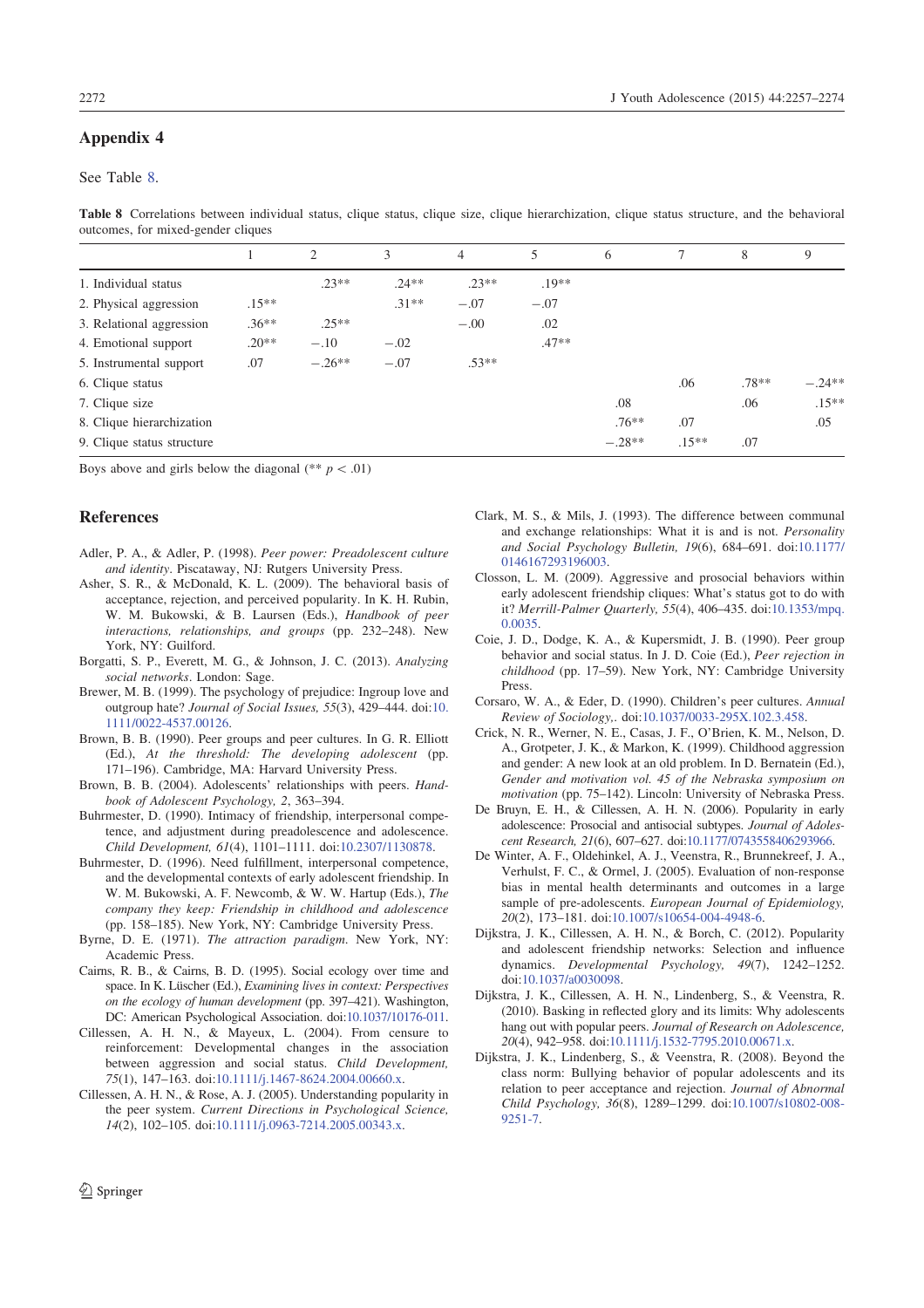- Dijkstra, J. K., Lindenberg, S., Verhulst, F. C., Ormel, J., & Veenstra, R. (2009). The relation between popularity and aggressive, destructive, and norm-breaking behaviors: Moderating effects of athletic abilities, physical attractiveness, and prosociality. Journal of Research on Adolescence, 19(3), 401–413. doi:10.1111/j. 1532-7795.2009.00594.x.
- Eder, D. (1985). The cycle of popularity: Interpersonal relations among female adolescents. Sociology of Education, 58(3), 154–165. doi:10.2307/2112416.
- Ellis, W. E., & Zarbatany, L. (2007). Peer group status as a moderator of group influence on children's deviant, aggressive, and prosocial behavior. Child Development, 78(4), 1240–1254. doi:10.1111/j.1467-8624.2007.01063.x.
- Espelage, D. L., Green, H. D, Jr, & Wasserman, S. (2007). Statistical analysis of friendship patterns and bullying behaviors among youth. New Directions for Child and Adolescent Development, 2007(118), 61–75. doi:10.1002/cd.201.
- Everett, M. G., & Borgatti, S. P. (1998). Analyzing clique overlap. Connections, 21(1), 49–61.
- Fortunato, S. (2010). Community detection in graphs. Physics Reports, 486(3–5), 75–174. doi:10.1016/j.physrep.2009.11.002.
- Garandeau, C. F., Ahn, H., & Rodkin, P. C. (2011). The social status of aggressive students across contexts: The role of classroom status hierarchy, academic achievement, and grade. Developmental Psychology, 47(6), 1699–1710. doi:10.1037/a0025271.
- Garandeau, C. F., Lee, I. A., & Salmivalli, C. (2013). Inequality matters: Classroom status hierarchy and adolescents' bullying. Journal of Youth and Adolescence,. doi:10.1007/s10964-013-0040-4.
- Gifford-Smith, M., & Brownell, C. A. (2003). Childhood peer relationships: Social acceptance, friendships, and peer networks. Journal of School Psychology, 41(4), 235–284. doi:10.1016/ S0022-4405(03)00048-7.
- Hallinan, M. T. (1980). Patterns of cliquing among youth. In J. R. Smith (Ed.), Friendship and social relations in children (pp. 321–342). Piscataway, NJ: Transaction Publishers.
- Hartup, W. W. (1993). Adolescents and their friends. New Directions for Child Development, 60, 3–22. doi:10.1002/cd.23219936003.
- Hawley, P. H. (1999). The ontogenesis of social dominance: A strategy-based evolutionary perspective. Developmental Review, 19(1), 97–132. doi:10.1006/drev.1998.0470.
- Hyde, J. S. (1984). How large are gender differences in aggression? A developmental meta-analysis. Developmental Psychology, 20(4), 722–736. doi:10.1037/0012-1649.20.4.722.
- Hymel, S., Vaillancourt, T., McDougall, P., & Renshaw, P. D. (2002). Peer acceptance and rejection in childhood. In P. K. Smith & C. H. Hart (Eds.), Blackwell handbook of childhood social development (pp. 265–284). Malden: Blackwell.
- Jarvinen, D. W., & Nicholls, J. G. (1996). Adolescents' social goals, beliefs about the causes of social success, and satisfaction in peer relations. Developmental Psychology, 32(3), 435–441. doi:10. 1037/0012-1649.32.3.435.
- Johnson, S. C. (1967). Hierarchical clustering schemes. Psychometrika, 32(3), 241–254. doi:10.1007/BF02289588.
- Kupersmidt, J. B., DeRosier, M. E., & Patterson, C. P. (1995). Similarity as the basis for children's friendships: The roles of sociometric status, aggressive and withdrawn behavior, academic achievement and demographic characteristics. Journal of Social and Personal Relationships, 12(3), 439–452. doi:10.1177/ 0265407595123007.
- Kwon, K., & Lease, A. M. (2007). Clique membership and social adjustment in children's same-gender cliques: The contribution of the type of clique to children's self-reported adjustment. Merrill-Palmer Quarterly, 53(2), 216–242. doi:10.1353/mpq. 2007.0012.
- LaFontana, K. M., & Cillessen, A. H. N. (2002). Children's perceptions of popular and unpopular peers: A multimethod

assessment. Developmental Psychology, 38(5), 635–647. doi:10. 1037//0012-1649.38.5.635.

- LaFontana, K. M., & Cillessen, A. H. (2010). Developmental changes in the priority of perceived status in childhood and adolescence. Social Development, 19(1), 130–147.
- Lindenberg, S. (1996). Continuities in the theory of social production functions. Verklarende Sociologie: Opstellen Voor Reinhard Wippler (pp. 169–184). Amsterdam: Thesis Publishers.
- Maccoby, E. E. (1990). Gender and relationships: A developmental account. American Psychologist, 45(4), 513–520. doi:10.1037/ 0003-066X.45.4.513.
- Maccoby, E. E., & Jacklin, C. N. (1974). The psychology of sex differences. Stanford: Stanford University Press.
- Mayeux, L., & Cillessen, A. H. N. (2008). It's not just being popular, it's knowing it, too: The role of self-perceptions of status in the associations between peer status and aggression. Social Development, 17(4), 871–888. doi:10.1111/j.1467-9507.2008.00474.x.
- McDougall, P., & Hymel, S. (2007). Same-gender versus crossgender friendship conceptions: Similar or different? Merrill-Palmer Quarterly: Journal of Developmental Psychology, 53(3), 347–380. doi:10.1353/mpq.2007.0018.
- McPherson, M., Smith-Lovin, L., & Cook, J. M. (2001). Birds of a feather: Homophily in social networks. Annual Review of Sociology,. doi:10.1146/annurev.soc.27.1.415.
- Merten, D. E. (1997). The meaning of meanness: Popularity, competition, and conflict among junior high school girls. Sociology of Education, 70(3), 175–191. doi:10.2307/2673207.
- Moffitt, T. E., Caspi, A., Rutler, M., & Silva, P. A. (2002). Sex differences in antisocial behaviour: Conduct disorder, delinquency, and violence in the Dunedin longitudinal study. Cambridge: Cambridge University Press.
- Ojanen, T., Grönroos, M., & Salmivalli, C. (2005). An interpersonal circumplex model of children's social goals: Links with peerreported behavior and sociometric status. Developmental Psychology, 41(5), 699–710. doi:10.1037/0012-1649.41.5.699.
- Parkhurst, J. T., & Hopmeyer, A. (1998). Sociometric popularity and peer-perceived popularity: Two distinct dimensions of peer status. The Journal of Early Adolescence, 18(2), 125–144. doi:10.1177/0272431698018002001.
- Pellegrini, A. D., & Archer, J. (2005). Sex differences in competitive and aggressive behavior: A view from sexual selection theory. In B. J. Ellis & D. F. Bjorklund (Eds.), Origins of the social mind: Evolutionary psychology and child development (pp. 219–244). New York, NY: Guilford Press.
- Pellegrini, A. D., & Long, J. D. (2002). A longitudinal study of bullying, dominance, and victimization during the transition from primary school through secondary school. British Journal of Developmental Psychology, 20(2), 259–280. doi:10.1348/026151002166442.
- Pellegrini, A. D., & Long, J. D. (2003). A sexual selection theory longitudinal analysis of sexual segregation and integration in early adolescence. Journal of Experimental Child Psychology, 85(3), 257–278. doi:10.1016/S0022-0965(03)00060-2.
- Peters, E., Cillessen, A. H. N., Riksen-Walraven, J., & Haselager, G. J. T. (2010). Best friends' preference and popularity: Associations with aggression and prosocial behavior. International Journal of Behavioral Development, 34(5), 398–405. doi:10. 1177/0165025409343709.
- Porter, M. A., Onnela, J., & Mucha, P. J. (2009). Communities in networks. Notices of the AMS, 56(9), 1082–1097.
- Prinstein, M. J., & La Greca, A. M. (2002). Peer crowd affiliation and internalizing distress in childhood and adolescence: A longitudinal follow-back study. Journal of Research on Adolescence, 12(3), 325–351. doi:10.1111/1532-7795.00036.
- Putallaz, M., & Bierman, K. L. (2004). Aggression, antisocial behavior, and violence among girls: A developmental perspective. New York, NY: Guilford Press.